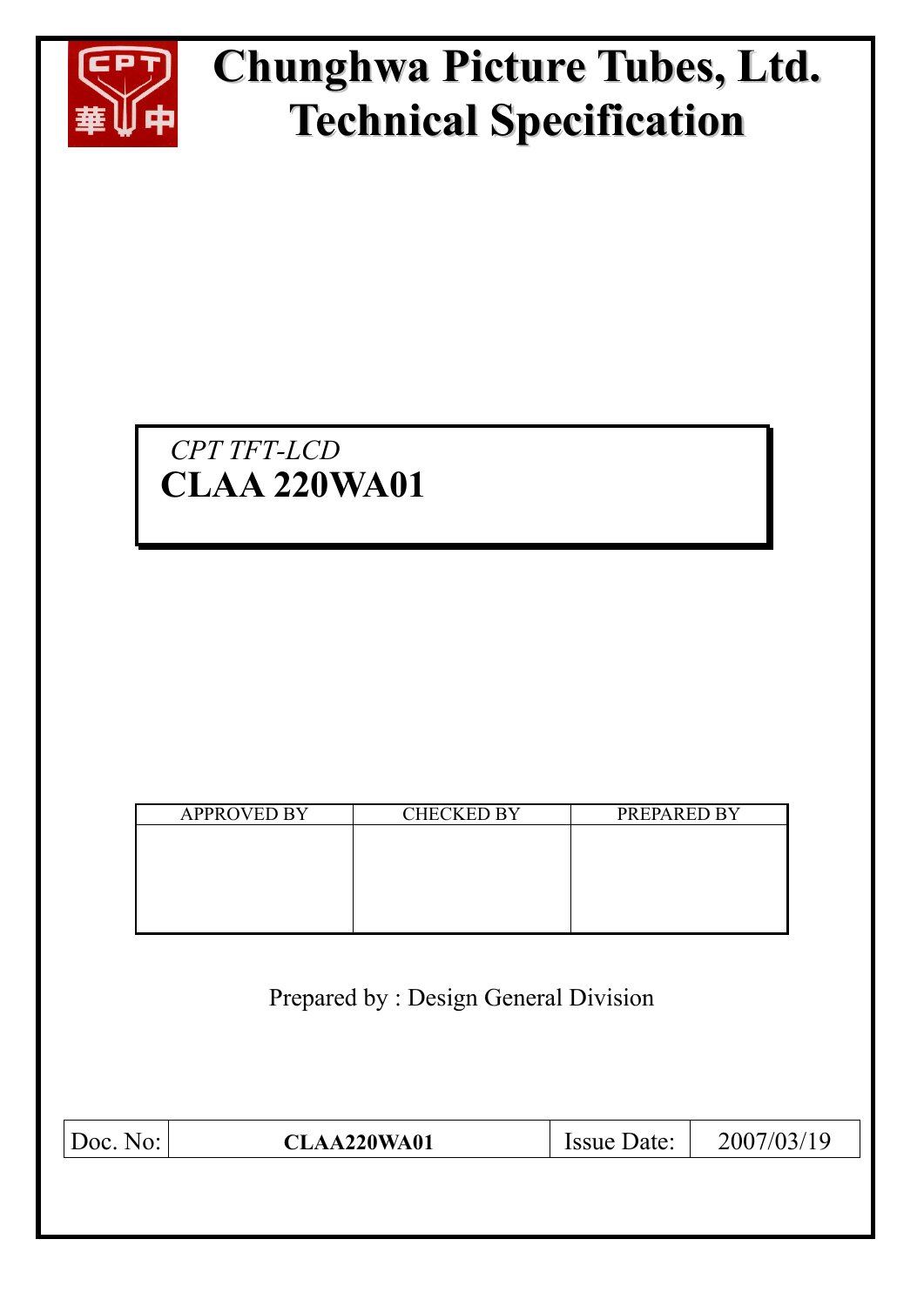#### **CHUNGHWA PICTUER TUBES, LTD.**

**TECHNICAL SPECIFICATION** 

**Doc.** No:  $\text{Issue Date} : \quad 2007/03/19$ 

### Title: CLAA220WA01 Technical Specification

## **Modification Record List**

| NO.          | <b>Issue Date</b> | <b>Modification Index</b>                                   | <b>Modifier</b> |
|--------------|-------------------|-------------------------------------------------------------|-----------------|
| $\mathbf{A}$ | 2006/10/26        | Tentative version for the customer                          |                 |
| $\mathbf B$  | 2007/03/19        | Lamp wire length $160\pm10$ mm $\rightarrow$ 170 $\pm10$ mm |                 |
| $\mathbf{B}$ | 2007/03/19        | Modify (Red · Green · Blue)Color Coordinates                |                 |
|              |                   |                                                             |                 |
|              |                   |                                                             |                 |
|              |                   |                                                             |                 |
|              |                   |                                                             |                 |
|              |                   |                                                             |                 |
|              |                   |                                                             |                 |
|              |                   |                                                             |                 |
|              |                   |                                                             |                 |
|              |                   |                                                             |                 |
|              |                   |                                                             |                 |
|              |                   |                                                             |                 |
|              |                   |                                                             |                 |
|              |                   |                                                             |                 |
|              |                   |                                                             |                 |
|              |                   |                                                             |                 |
|              |                   |                                                             |                 |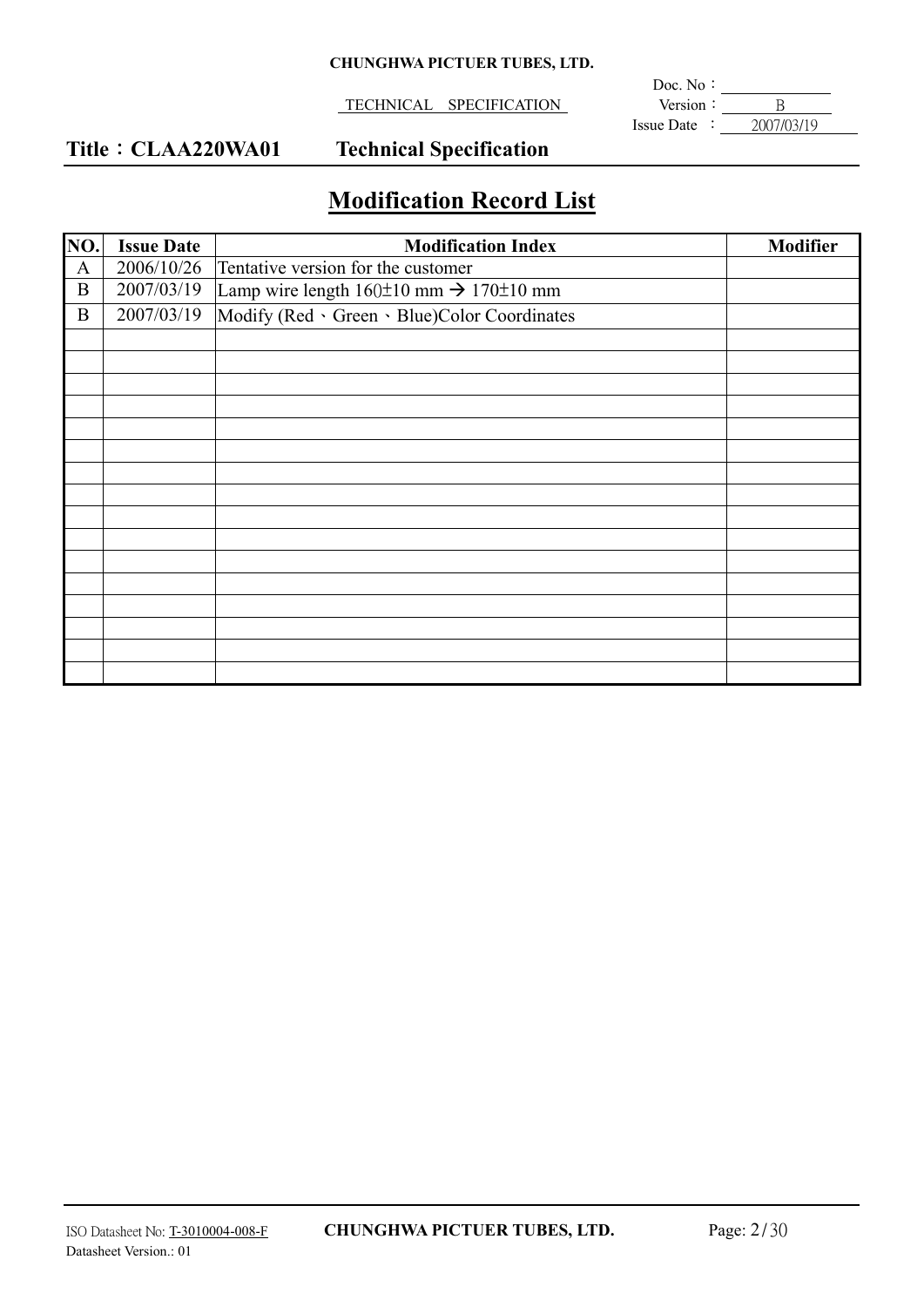#### **TECHNICAL SPECIFICATION**

**Doc.** No:  $\text{Issue Date} : \quad 2007/03/19$ 

Title : CLAA220WA01 Technical Specification

## **Table Of Content**

| N <sub>O</sub> | <b>Table of Content</b>                 | <b>Note</b> |
|----------------|-----------------------------------------|-------------|
| $\mathbf{1}$   | <b>OVERVIEW</b>                         | P.4         |
| $\overline{2}$ | <b>ABSOLUTE MAXIMUM RATINGS</b>         | <b>P.5</b>  |
| 3              | ELECTRICAL CHARACTERISTICS              | P.7         |
| 4              | <b>INTERFACE PIN CONNECTION</b>         | P.12        |
| 5              | <b>INTERFACE TIMING</b>                 | P.14        |
| 6              | <b>BLOCK DIAGRAM</b>                    | P.17        |
| 7              | MECHANICAL SPECIFICATION                | P.18        |
| 8              | <b>OPTICAL CHARACTERISTICS</b>          | P.20        |
| 9              | <b>RELIABILITY TEST CONDITIONS</b>      | P.23        |
| 10             | PACKING SPECIFICATION                   | P.24        |
| 11             | HANDLING PRECAUTIONS FOR TFT-LCD MODULE | P.26        |
|                |                                         |             |
|                |                                         |             |
|                |                                         |             |
|                |                                         |             |
|                |                                         |             |
|                |                                         |             |
|                |                                         |             |
|                |                                         |             |
|                |                                         |             |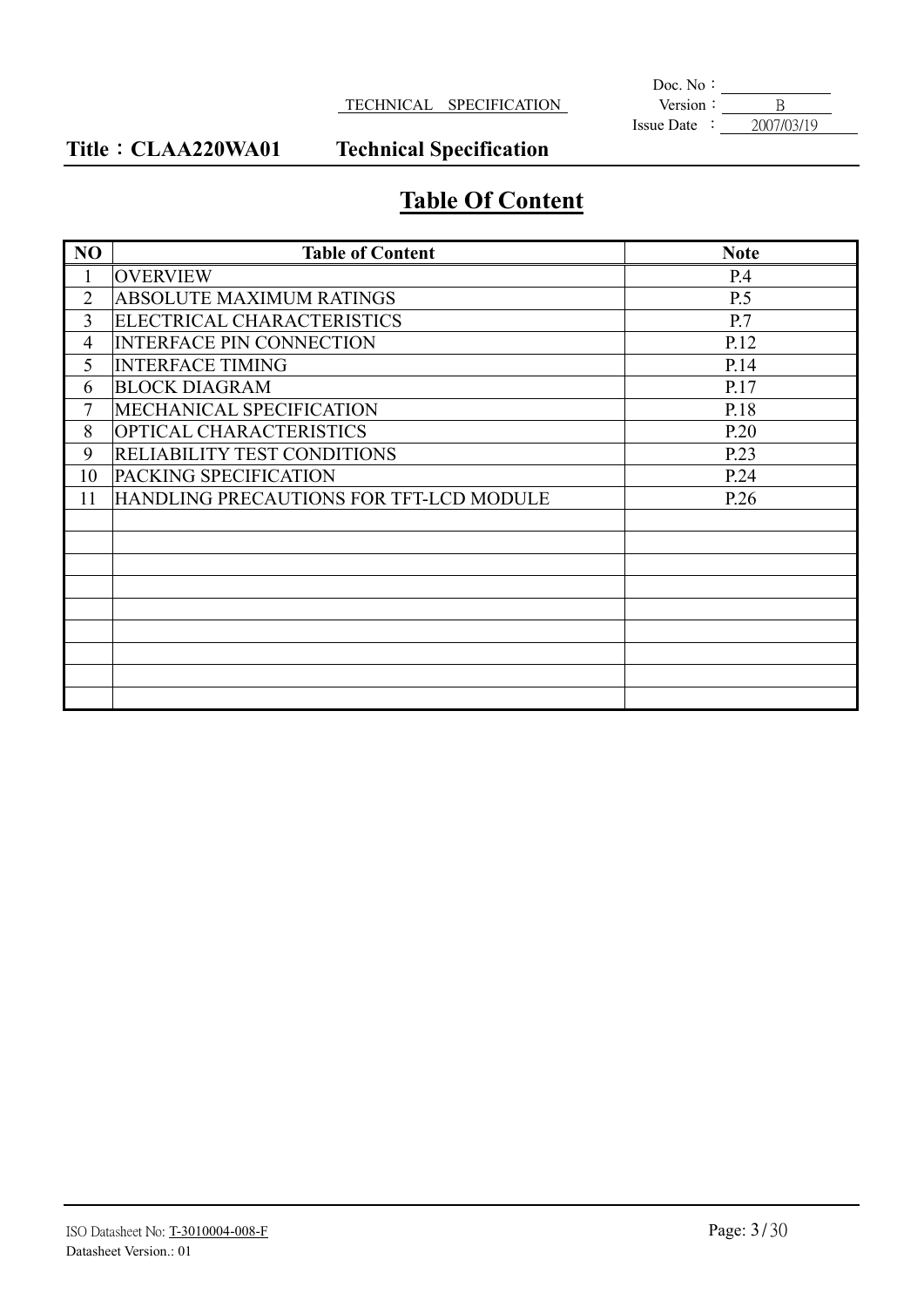|            | Doc. No:          |                      |                  |
|------------|-------------------|----------------------|------------------|
|            | Version           | <b>SPECIFICATION</b> | <b>TECHNICAL</b> |
| 2007/03/19 | <b>Issue Date</b> |                      |                  |

#### Title: CLAA220WA01 Technical Specification

#### **1. OVERVIEW**

CLAA220WA01 is 21.6" color TFT-LCD (Thin Film Transistor Liquid Crystal Display) module composed of LCD panel, driver ICs, control circuit and backlight. By applying 6 bit digital data, 1680×1050, 16.7M-color images are displayed on the 21.6" diagonal screen. Input power voltage is 5.0V for LCD driving. Inverter for backlight is not included in this module. General specification is summarized in the following table:

| <b>ITEM</b>                    | <b>SPECIFICATION</b>                                        |
|--------------------------------|-------------------------------------------------------------|
| Display Area(mm)               | 464.94 (H) $\times$ 290.5875 (V) (22.0-inch diagonal)       |
| Number of Pixels               | $1680$ (H) $\times$ 1050(V)                                 |
| Pixel Pitch(mm)                | $0.27675(H) \times 0.27675(V)$                              |
| <b>Color Pixel Arrangement</b> | RGB vertical stripe                                         |
| Display Mode                   | Normally white, TN                                          |
| Number of Colors               | 16.7M(6bits+Hi-FRC)                                         |
| Brightness(cd/m^2)             | $300 \text{cd/m}^2$ (Typ.)(center, 7.0mA)                   |
| Viewing Angle(H/V)             | 170/160 (Typ.)                                              |
| <b>Surface Treatment</b>       | Anti-glare, 3H                                              |
| Power consumption(W)           | $34.0$ (Typ.) (w/o Inverter)                                |
| Module Size(mm)                | 493.7 (W) $\times$ 320.1 (H) $\times$ 16.5 (D) (Typ.)       |
| Module Weight $(g)$            | $3000$ (Typ.)                                               |
| <b>Backlight Unit</b>          | CCFL, 4 tubes(top $\times$ 2/bottom $\times$ 2), Edge light |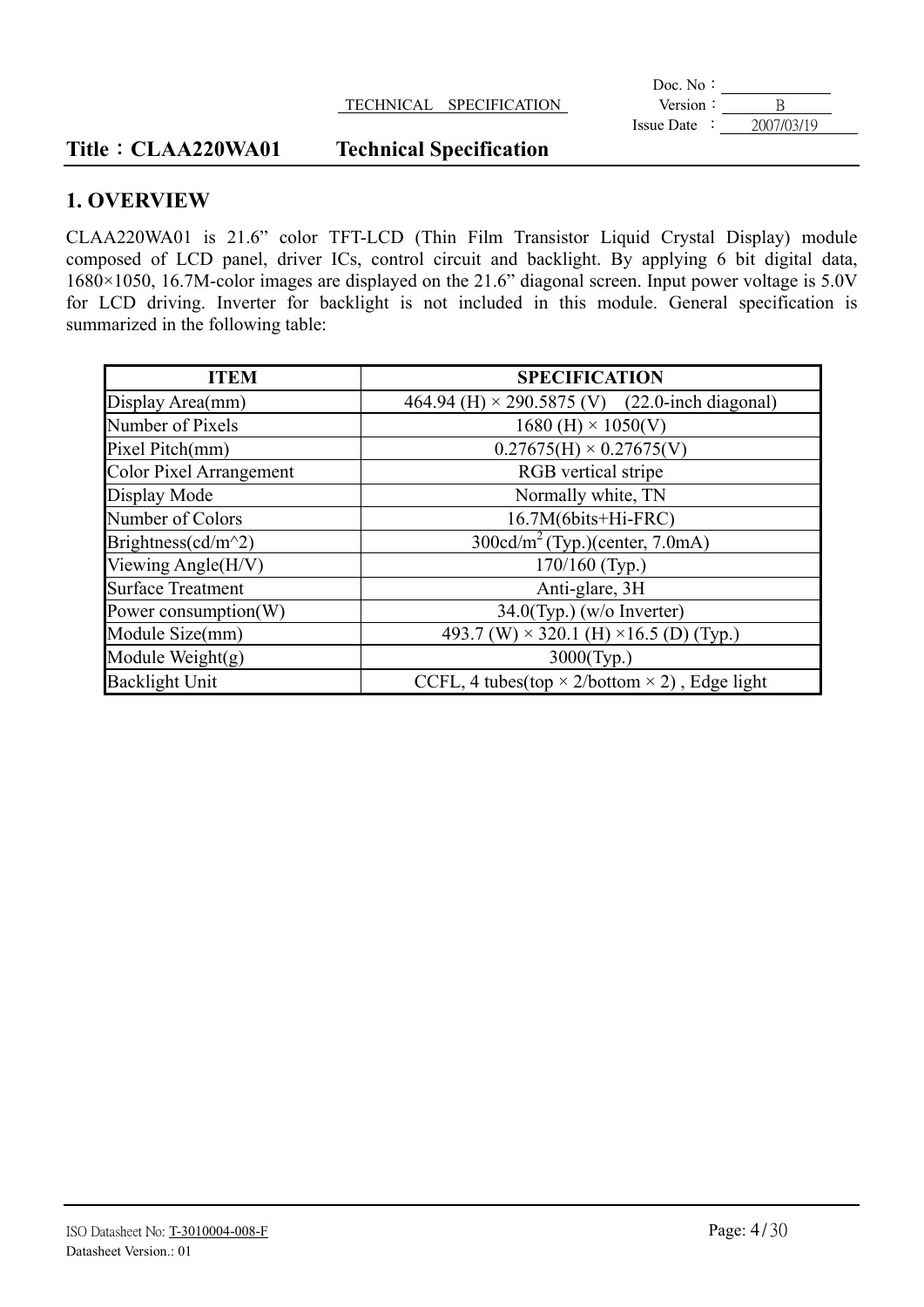**Doc.** No: Issue Date : 2007/03/19

#### Title: CLAA220WA01 Technical Specification

| <b>ITEM</b>                  |                              | <b>SYMBOL</b> | MIN.    | MAX. | <b>UNIT</b>         | <b>REMARK</b>      |
|------------------------------|------------------------------|---------------|---------|------|---------------------|--------------------|
|                              | Power Supply Voltage for LCD | <b>VCC</b>    |         | 6    |                     |                    |
| Lamp Voltage                 | Delta                        | VL            | 830     | 965  | <b>Vrms</b>         |                    |
|                              | <b>STI</b>                   | VL            | 850     | 1050 | <b>Vrms</b>         |                    |
|                              | Delta                        | <b>ILO</b>    |         | 8    | mArms               |                    |
| Lamp Current                 | <b>STI</b>                   | <b>ILO</b>    | 3       | 8    | mArms               |                    |
| Lamp Frequency               |                              | FL            | 40      | 80   | kHz                 |                    |
|                              | static electricity           | VESDt         | $-200$  | 200  |                     | $*5$               |
|                              |                              | <b>VESDc</b>  | $-8000$ | 8000 | V                   |                    |
| <b>Operation Temperature</b> |                              | Top           |         | 50   | $\hat{C}$           | $*1)$ , 2), 3), 6) |
| <b>Storage Temperature</b>   |                              | Tstg          | $-20$   | 60   | $\int_{0}^{\infty}$ | $*1)$ , 2), 3)     |
|                              | Delayed Discharge Time       | TD            | --      |      | sec                 | $*8$               |

#### **2. ABSOLUTE MAXIMUM RATINGS**

[Note]

1). The relative temperature and humidity range are as below sketch,  $90\%RHMax$ . (Ta $\leq 40^{\circ}$ C).

2). The maximum wet bulb temperature  $\leq 39^{\circ}$ C (Ta > 40°C) and without dewing.

3).If you use the product in a environment which over the definition of temperature and humidity too long to effect the result of eye-etching.

4).The life time of the lamp is related to the current of the lamp, so please according to the description of the "(b) backlight" on page 7.

- 5). Test Condition: IEC 1000-4-2 VESDt: Contact discharge to input connector;  $VESD<sub>C</sub>$ : Contact discharge to module
- 6).If you operate the product in normal temperature range, the center surface of panel should be under  $60^{\circ}$ C.
- 7).When lamp current is out of the absolute maximum range, the life will fall rapidly or shown unusual sign.

IL min **2**mA only for test only, but we can't guarantee the lifetime and performance.

8).Delay lighting testing needs the volt above start voltage Vrms**.** Before the procedure tube needs typical lighting for 1 minute and stay in the temperature  $25\pm2\degree$  for 24 hours and then testing in the same condition in dark room**.**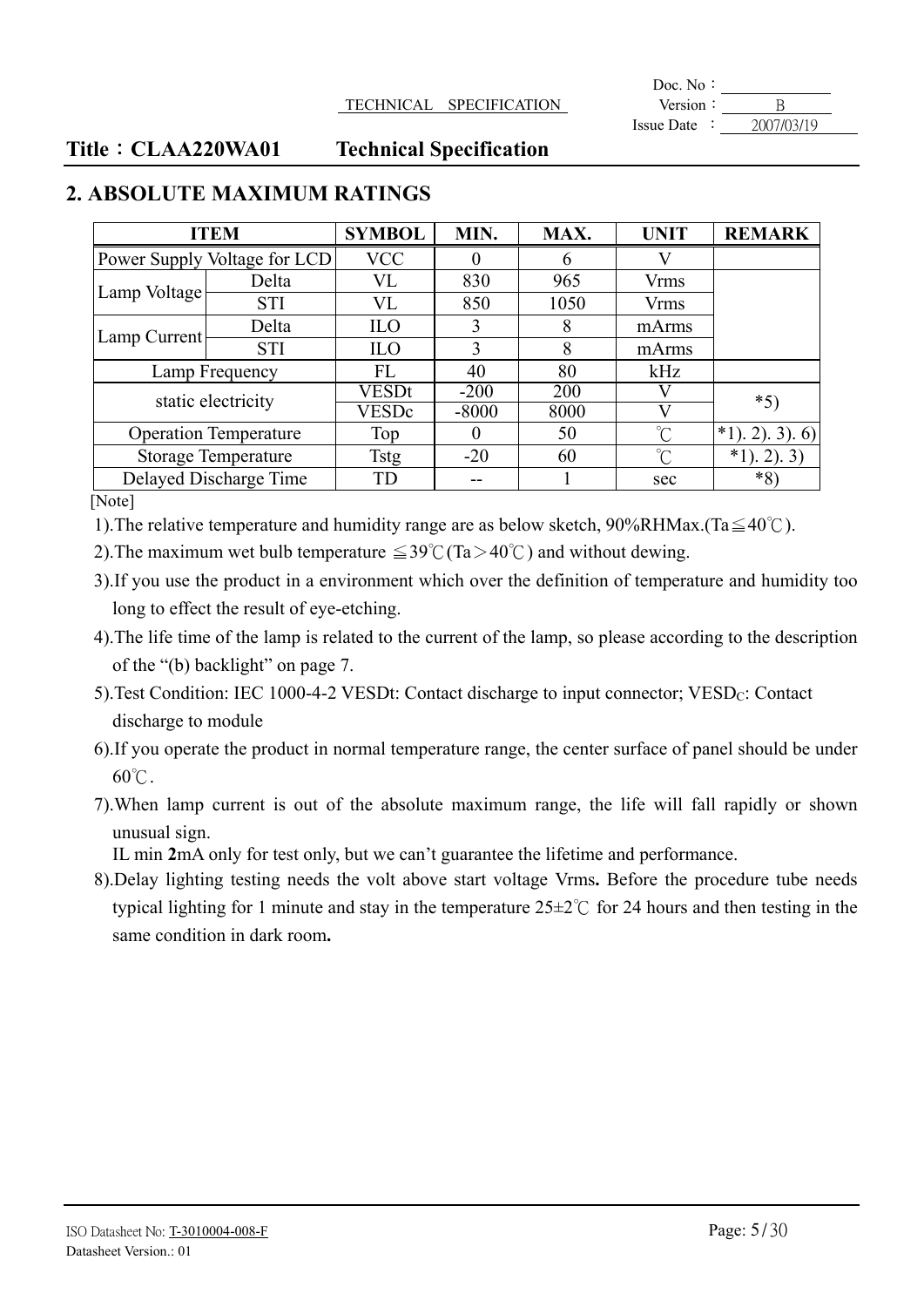**Doc.** No: Issue Date  $\cdot$   $\overline{\hspace{1.5cm}2007/03/19}$ 

### Title: CLAA220WA01 Technical Specification



#### **3. ELECTRICAL CHARACTERISTICS**

| $(1).TFT-LCD$            |                                                                |               |                          |            |            |             | Ta= $25^{\circ}$ C |
|--------------------------|----------------------------------------------------------------|---------------|--------------------------|------------|------------|-------------|--------------------|
|                          | <b>ITEM</b>                                                    | <b>SYMBOL</b> | <b>MIN</b>               | <b>TYP</b> | <b>MAX</b> | <b>UNIT</b> | <b>REMARK</b>      |
|                          | Power Supply Voltage for LCD                                   | <b>VCC</b>    | 4.5                      | 5.0        | 5.5        | V           | $*1)$              |
|                          | Power Supply Current for LCD                                   | <b>ICC</b>    | --                       | 900        | 1500       | mA          | $*2)$              |
|                          | Permissive Ripple Voltage for Logic                            | <b>VRP</b>    | --                       |            | 100        | $mVp-p$     | $VCC = 5.0V$       |
|                          | Differential Resistance                                        | Zm            | 90                       | 100        | 110        | Ω           |                    |
|                          | The same motion input Voltage                                  | <b>VCM</b>    | 1.125                    | 1.25       | 1.375      | V           |                    |
| LVDS:                    | Differential input Voltage                                     | <b>VID</b>    | 250                      | 350        | 450        | mV          |                    |
|                          | $[N^+ \cdot N^-]$ High electric potential threshold<br>voltage | <b>VTH</b>    |                          |            | 100        | mV          | $*3)$              |
|                          | Low electric potential threshold<br>voltage                    | <b>VTL</b>    | $-100$                   |            |            | mV          |                    |
| <b>LCDInrush Current</b> |                                                                | Inrush        |                          |            | 3          | A           | $*_{4}$            |
| Power consumption        |                                                                | $\mathbf{P}$  | $\overline{\phantom{0}}$ | 4.5        | 7.5        | W           | $*2)$              |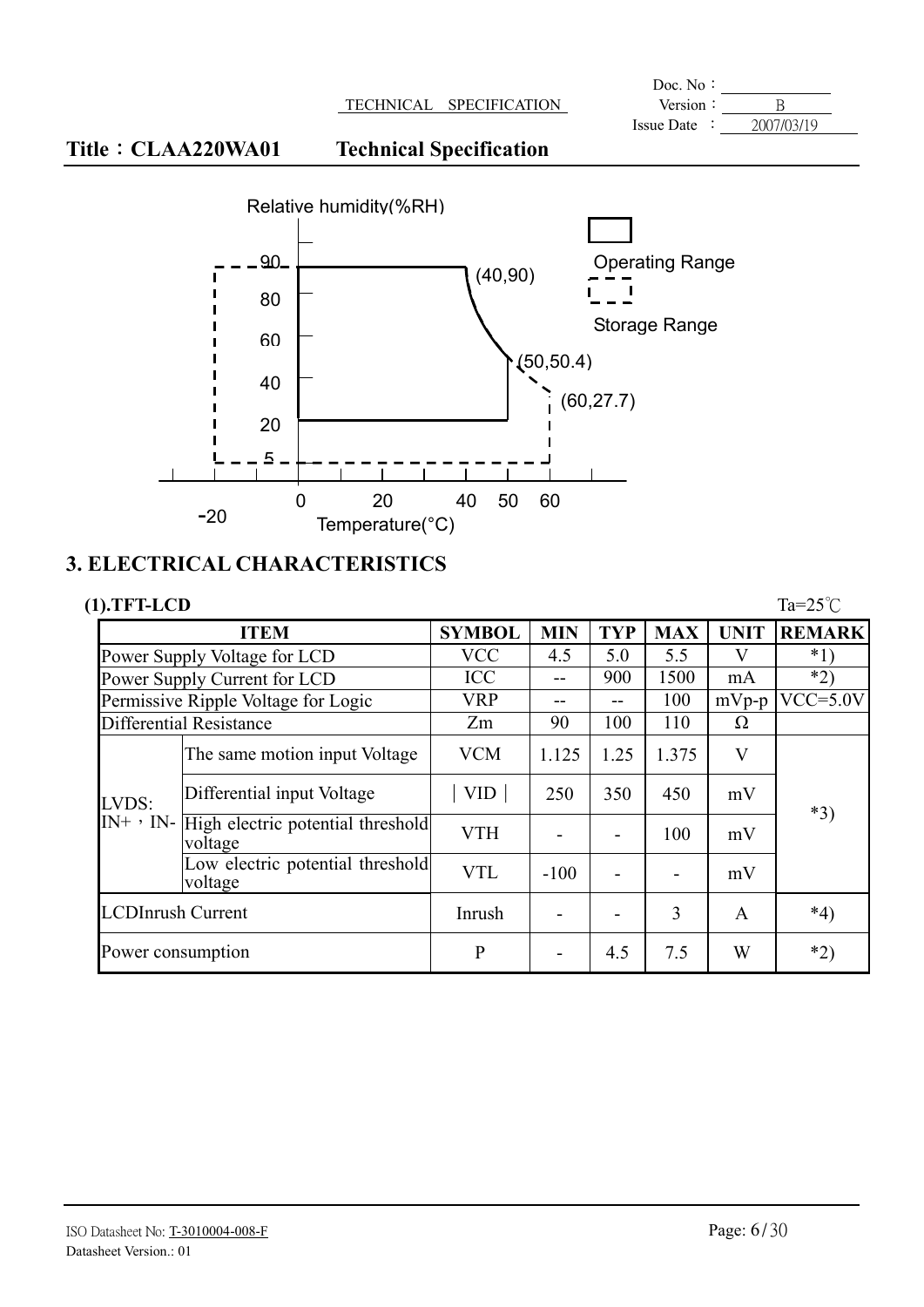

Data: RGB DATA, DCLK, DENA

VCC-dip conditions:

- (1) When  $3.6V \leq Vcc(min) < 4.5V$ : td $\leq 10$  ms
- (2) When Vcc <3.6 V, VCC-dip conditions should also follow the VCC-turn-on conditions.



2). Typical value is measured when displaying horizontal gray scale line pattern: 64 gray level, 1680 line mode

VCC=5.0 V  $\cdot$  f<sub>H</sub>=65 kHz  $\cdot$  f<sub>V</sub>=60 Hz  $\cdot$  f<sub>CLK</sub>=73.5 MHz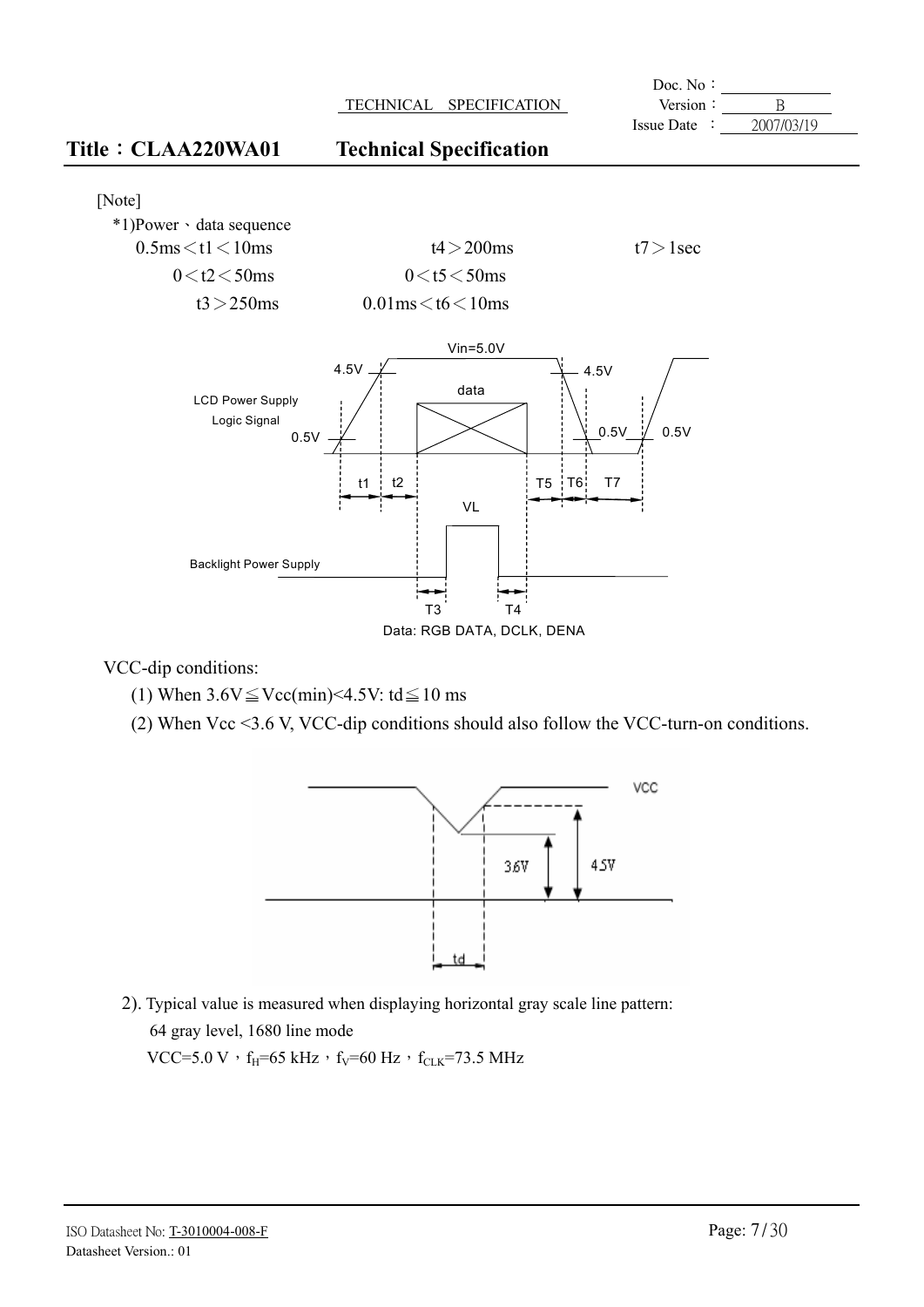#### Title CLAA220WA01 Technical Specification

3).LVDS Signal definition:



VIN+: Positive differential DATA & CLK Input VIN-: Negative differential DATA & CLK Input

4).Irush Measurement Condition

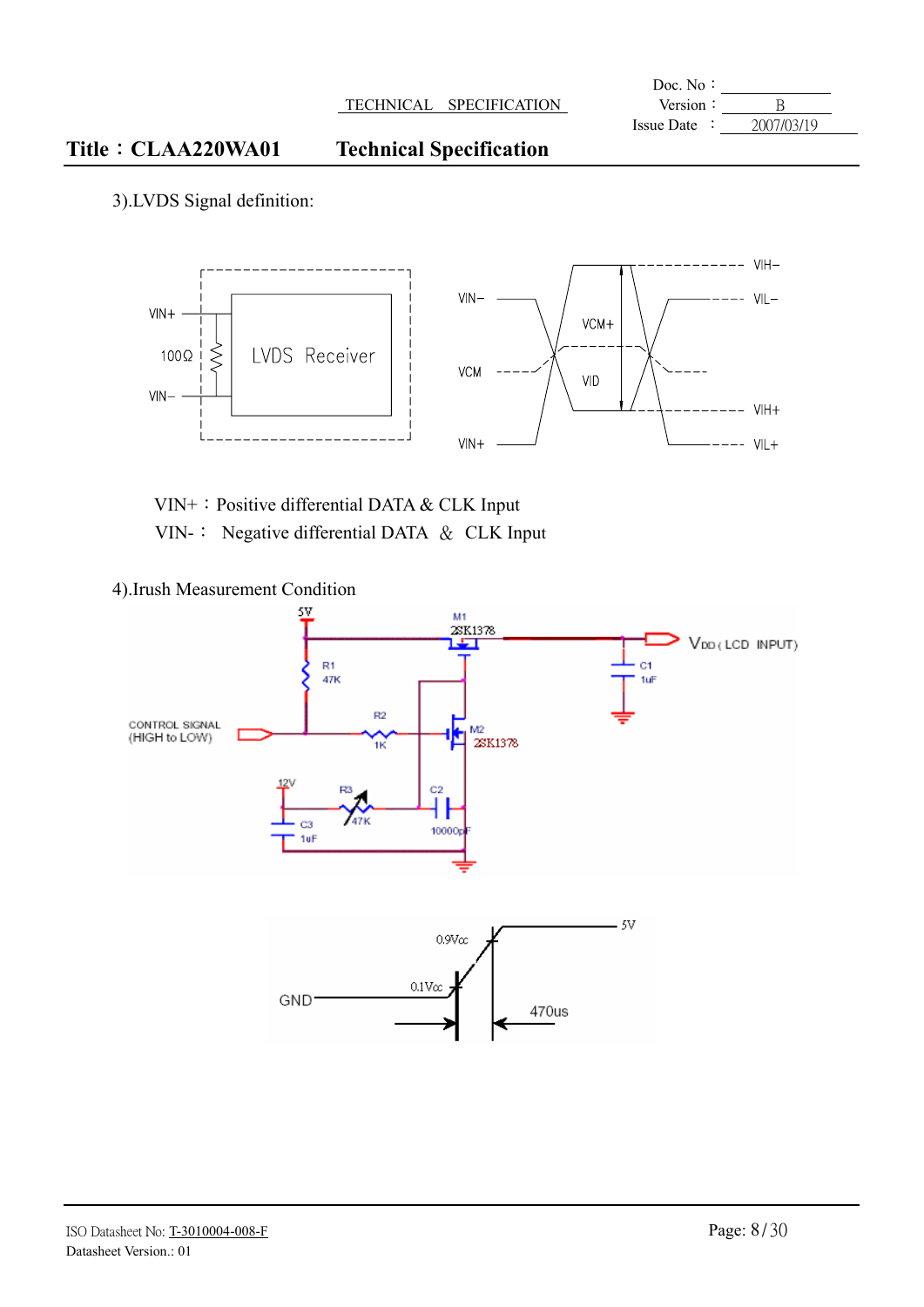#### TECHNICAL SPECIFICATION **Version:** B

**Doc.** No: Issue Date :  $2007/03/19$ 

#### Title: CLAA220WA01 Technical Specification

#### **(2).Backlight**

1. Electrical specification

| <b>ITEM</b>                     |            | <b>SYMBOL</b> | <b>MIN</b> | TYP       | <b>MAX</b> | <b>UNIT</b> | <b>REMARK</b>          |             |                    |
|---------------------------------|------------|---------------|------------|-----------|------------|-------------|------------------------|-------------|--------------------|
| <b>B/L Voltage</b>              | Delta      | <b>VL</b>     | 729        | 810       | 891        | <b>Vrms</b> | $IL=7.0mA$             |             |                    |
|                                 | <b>STI</b> | VL            | 792        | 880       | 968        | <b>Vrms</b> | Ta= $25^{\circ}$ C     |             |                    |
| <b>B/L Current</b>              |            | IL            | 6.5        | 7.0       | 7.5        | mArms       | *1) Ta= $25^{\circ}$ C |             |                    |
| B/L operating current           |            | <b>ILO</b>    | 3          | 7.0       | 7.5        | mArms       | *1) Ta= $25^{\circ}$ C |             |                    |
| B/L power consumption           |            | WL            |            | 24.6      | 29.0       | W           | $IL=7.0mA$             |             |                    |
|                                 |            |               |            |           |            |             | $Ta=25^{\circ}C$       |             |                    |
| <b>Inverter Frequency</b>       |            | FI            | 40         | 50        | 60         | kHz         | *2) Ta= $25^{\circ}$ C |             |                    |
|                                 | Delta      |               |            | <b>VS</b> |            |             | 1850                   | <b>Vrms</b> | $Ta=0^{\circ}C$    |
| <b>Starting Lamp</b><br>Voltage |            |               |            |           | 1650       | <b>Vrms</b> | $Ta=25^{\circ}C$       |             |                    |
|                                 | <b>STI</b> | <b>VS</b>     |            |           | 1800       | <b>Vrms</b> | $Ta=0^{\circ}C$        |             |                    |
|                                 |            |               |            |           |            |             | 1400                   | <b>Vrms</b> | Ta= $25^{\circ}$ C |

#### 2. Lamp life time

| <b>ITEM</b>                 |            |             | ILO at $3.0 \text{ mA}$   ILO at $7.0 \text{ mA}$   ILO at $8.0 \text{ mA}$ |             | <b>UNIT</b> | <b>REMARK</b> |
|-----------------------------|------------|-------------|-----------------------------------------------------------------------------|-------------|-------------|---------------|
|                             | Delta      | Min. 50,000 | Min. 40,000                                                                 | Min. 30,000 |             |               |
|                             | <b>STI</b> | Min. 45,000 | Min. 40,000                                                                 | Min. 30,000 |             |               |
| Rated time<br>(turn on/off) |            |             | Min.100,000                                                                 |             | time        | $*_{4}$       |

[Note] Inverter vendor: Sumida, model: IV50167/T

If the waveform of light up-driving is asymmetric, the distribution of mercury inside the lamp tube will become unequally or will deplete the Ar gas in it. Then it may cause the abnormal phenomenon of lighting-up. Therefore, designers have to try their best to fulfill the conditions under the inverter designing-stage as below:



A : The degrees of unbalance =  $|Ip - I-p| / Irms \times 100$  (%)

B: The ratio of wave height = Ip (or I-p) / Irms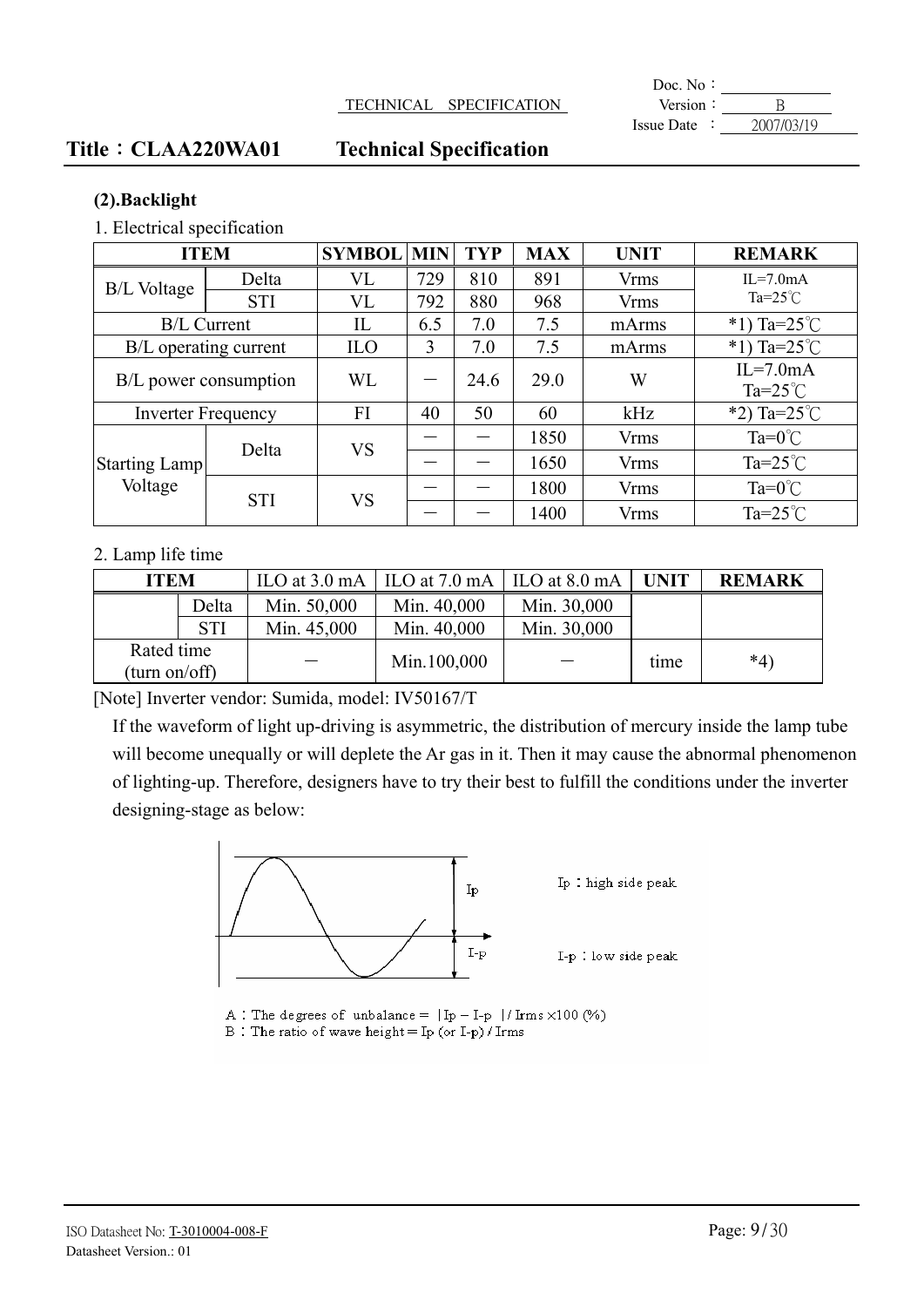|                            |                                | Doc. No:        |            |
|----------------------------|--------------------------------|-----------------|------------|
|                            | TECHNICAL SPECIFICATION        | Version:        |            |
|                            |                                | $I$ ssue Date : | 2007/03/19 |
| <b>Title : CLAA220WA01</b> | <b>Technical Specification</b> |                 |            |



1) Lamp Current measurement method (The current meter is inserted in cold line)

- 2) a. Frequency in this range can make the characteristics of electric and optics maintain in  $+/-10\%$ except color coordinates.
	- b. Frequency in 50~60kHz can make characteristics of electric and optics better.
	- c. Frequency in 45~80kHz won't damage the lifetime and reliability of lamp.
	- d. Lamp frequency of inverter may produce interference with horizontal(or vertical) synchronous frequency,and this may cause horizontal beat on the display.Therefore, please adjust lamp frequency, and keep inverter as far from module as possible or use electronic shielding between inverter and module to avoid the interference.
- 3) Definition of the lamp life time  $\colon$ 
	- a. Luminance (L) under 50% of specification.
	- b. Starting Lamp Voltage: over 130% of the initial value. Ta= $25^{\circ}$ C
- 4) The condition of Turn-on and Turn-off operation is as below:
	- a. Lamp current is 7.0mA
	- b. Frequency is  $10 \text{ sec.}$ (on)/ $10 \text{ sec.}$ (off)
	- c. Repeat it for 100 thousand times
	- d. The lamp hue variation must smaller than 0.03
	- e. It should not have motion fail when starting lamp voltage is lower than 130%of the initial value.
- 5) For keeping good lighting situation ,when design the inverter ,it must be considered that the voltage large than starting lamp voltage.
- 6) WL=IL x VL x 4  $\circ$  (IL=7mA, Ta=25°C)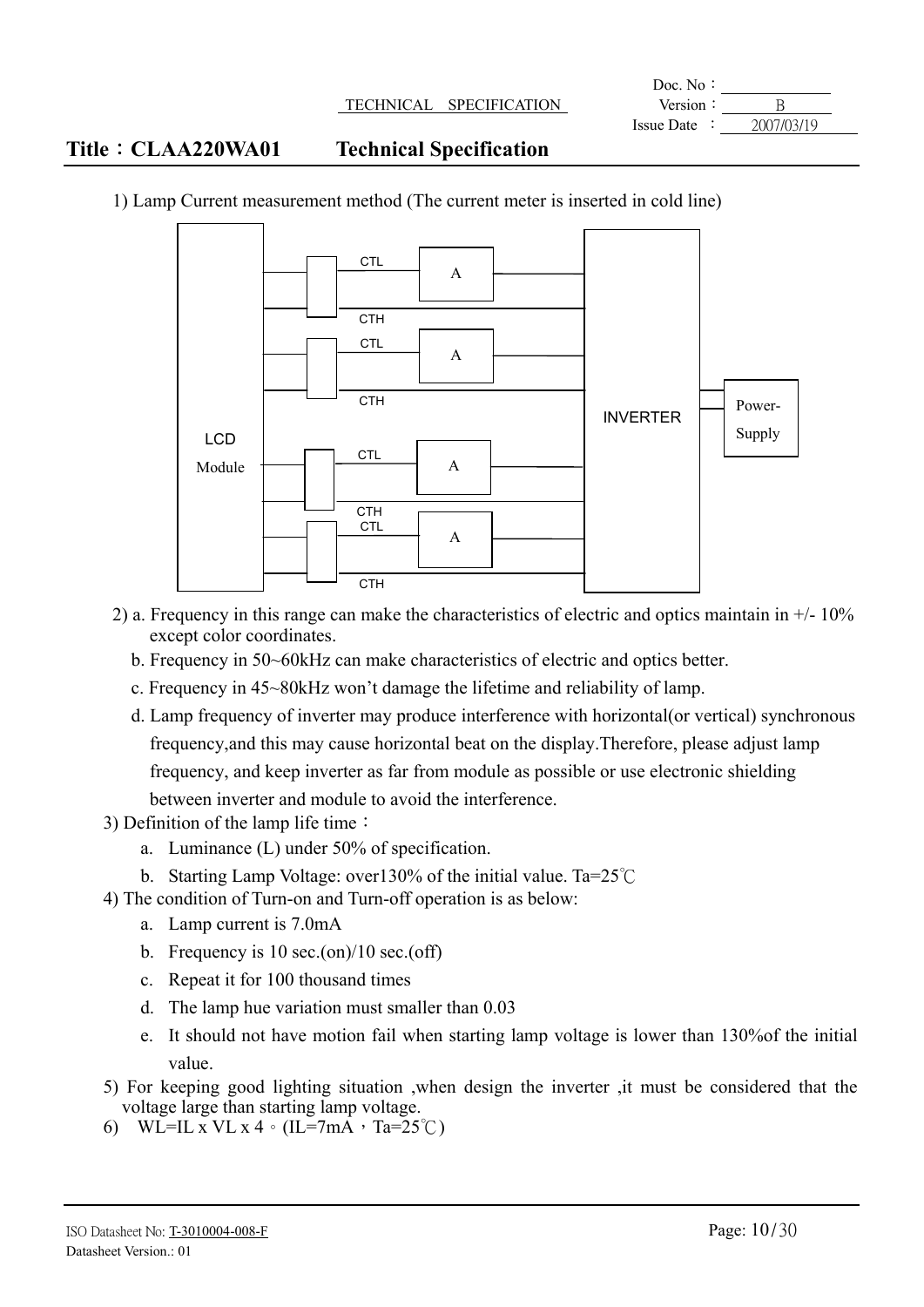**Doc.** No: Version  $\frac{\cdot}{\cdot}$  B<br>Issue Date  $\cdot \frac{\cdot}{\cdot}$   $\frac{B}{2007/03/19}$ 

#### Title: CLAA220WA01 Technical Specification

### **4. INTERFACE PIN CONNECTION**

#### (1) CN1

Outlet connector: FI-XB30SSRL-HF16 (JAE) (or equivalent)

| PIN NO.                 | <b>REMARK</b> | <b>FUNCTION</b>                           |
|-------------------------|---------------|-------------------------------------------|
| 1                       | RXO0-         | minus signal of odd channel 0(LVDS)       |
| $\overline{2}$          | $RXO0+$       | plus signal of odd channel 0(LVDS)        |
| $\overline{\mathbf{3}}$ | RXO1-         | minus signal of odd channel 1(LVDS)       |
| $\overline{4}$          | $RXO1+$       | plus signal of odd channel 1(LVDS)        |
| 5                       | <b>RXO2-</b>  | minus signal of odd channel 2(LVDS)       |
| 6                       | $RXO2+$       | plus signal of odd channel 2(LVDS)        |
| $\overline{7}$          | <b>GND</b>    | <b>GND</b>                                |
| $\overline{8}$          | RXOC-         | minus signal of odd clock channel (LVDS)  |
| 9                       | RXOC+         | plus signal of odd clock channel (LVDS)   |
| 10                      | RXO3-         | minus signal of odd channel 3(LVDS)       |
| 11                      | $RXO3+$       | plus signal of odd channel 3(LVDS)        |
| 12                      | RXE0-         | minus signal of even channel 0(LVDS)      |
| 13                      | RXE0+         | plus signal of even channel 0(LVDS)       |
| 14                      | <b>GND</b>    | <b>GND</b>                                |
| 15                      | RXE1-         | minus signal of even channel 1(LVDS)      |
| 16                      | $RXE1+$       | plus signal of even channel 1(LVDS)       |
| 17                      | <b>GND</b>    | <b>GND</b>                                |
| 18                      | RXE2-         | minus signal of even channel 2(LVDS)      |
| 19                      | $RXE2+$       | plus signal of even channel 2(LVDS)       |
| 20                      | RXEC-         | minus signal of even clock channel (LVDS) |
| 21                      | RXEC+         | plus signal of even clock channel (LVDS)  |
| 22                      | RXE3-         | minus signal of even channel 3(LVDS)      |
| 23                      | $RXE3+$       | plus signal of even channel 3(LVDS)       |
| 24                      | <b>GND</b>    | <b>GND</b>                                |
| 25                      | NC            | N <sub>C</sub>                            |
| 26                      | NC            | Test pin (Can't connect to GND)           |
| 27                      | NC            | N <sub>C</sub>                            |
| 28                      | <b>VCC</b>    | Power supply input voltage $(5.0 V)$      |
| 29                      | VCC           | Power supply input voltage(5.0 V)         |
| 30                      | <b>VCC</b>    | Power supply input voltage(5.0 V)         |

1) Keep the NC Pin and don't connect it to GND or other signals.

2) GND Pin must connect to the ground, don't let it be a vacant pin.

#### (2)CN2, 3, 4, 5 (BACKLIGHT)

 $CN2 \cdot CN3 \cdot CN4 \cdot CN5 : BHSR-02VS-1 (JST)$ <Mating connector: SM02B-BHSS-1-TB (JST)>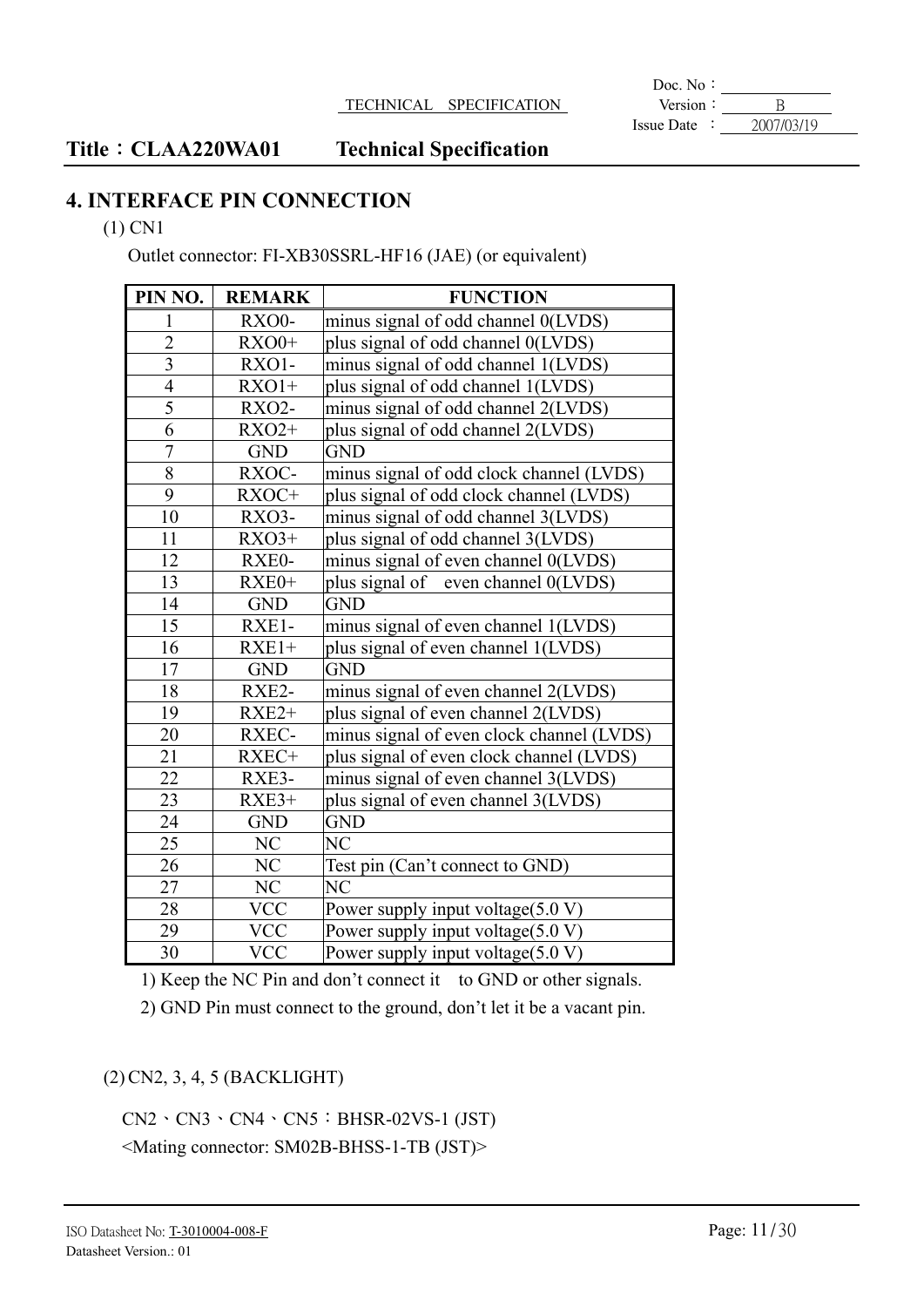#### **TECHNICAL SPECIFICATION**

**Doc.** No:  $\text{Issue Date} : \quad 2007/03/19$ 

## **Title**: CLAA220WA01 Technical Specification

| No.             | Pin            | Symbol    | Description                         |
|-----------------|----------------|-----------|-------------------------------------|
| CN2             | 1              | <b>HV</b> | High Voltage Output for CCFL Lamp 1 |
|                 | 2              | LV        | Low Voltage Output for CCFL Lamp 1  |
| CN <sub>3</sub> | 1              | <b>HV</b> | High Voltage Output for CCFL Lamp 2 |
|                 | $\overline{2}$ | LV        | Low Voltage Output for CCFL Lamp 2  |
| CN <sub>4</sub> | 1              | <b>HV</b> | High Voltage Output for CCFL Lamp 3 |
|                 | $\overline{2}$ | LV        | Low Voltage Output for CCFL Lamp 3  |
|                 | 1              | <b>HV</b> | High Voltage Output for CCFL Lamp 4 |
| CN <sub>5</sub> | $\mathcal{L}$  | $\rm{LV}$ | Low Voltage Output for CCFL Lamp 4  |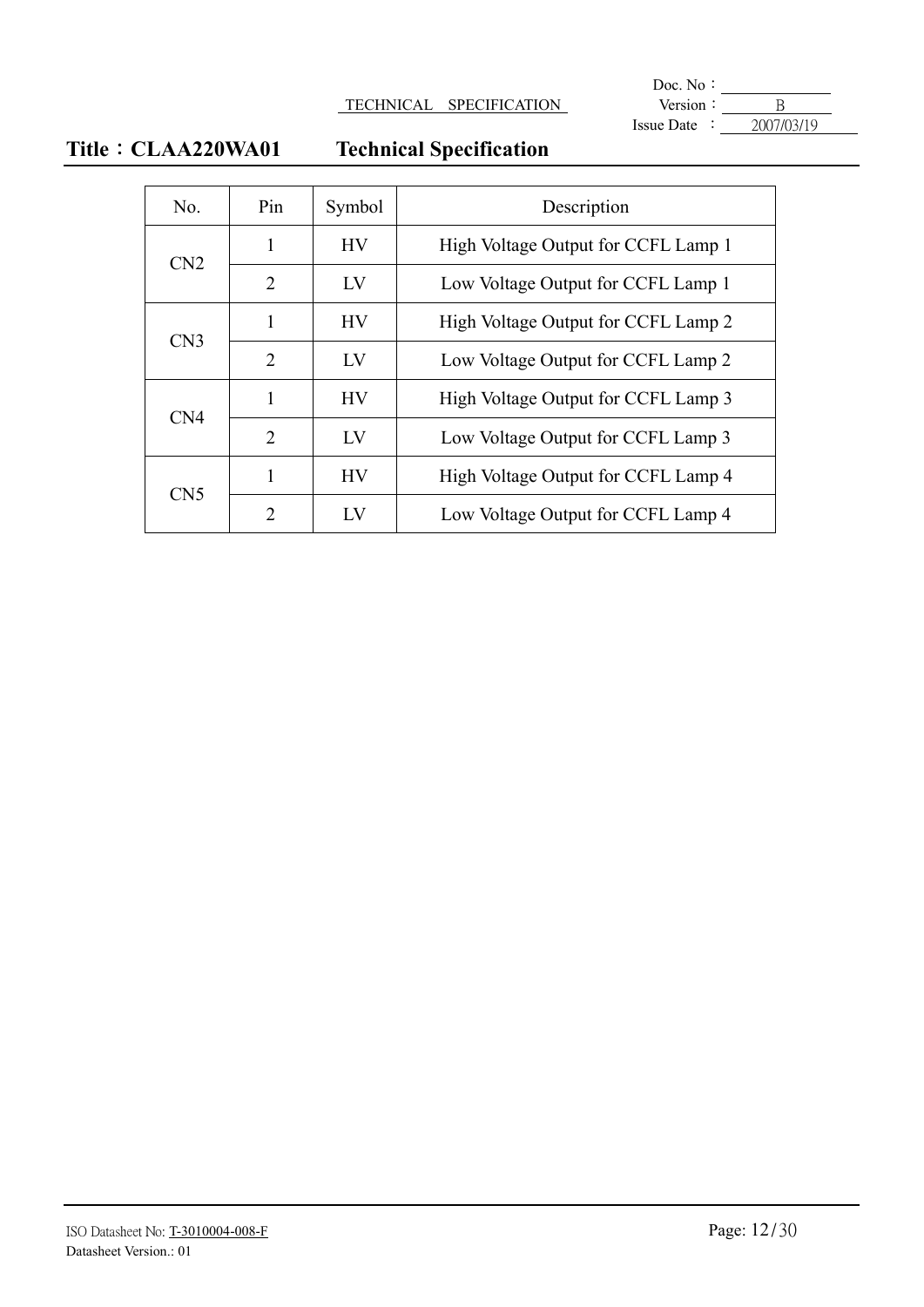#### TECHNICAL SPECIFICATION **Version**: B

**Doc.** No: Issue Date :  $2007/03/19$ 

#### Title: CLAA220WA01 Technical Specification

#### **5. INTERFACE TIMING**

#### (1) Timing Characteristic

|            | <b>SYMBOL</b> | <b>MIN</b>  | TYP.                       | MAX.             | <b>UNIT</b> |      |      |                  |
|------------|---------------|-------------|----------------------------|------------------|-------------|------|------|------------------|
|            |               | <b>DCLK</b> | Freq.                      | $f_{CLK}$        | 61          | 73.5 | 83   | <b>MHz</b>       |
|            |               |             | Cycle                      | $t_{\text{CLK}}$ | 12          | 13.6 | 16.4 | ns               |
|            |               |             | Horizontal total time      | tн               | 880         | 1135 | 1300 | $t_{\text{CLK}}$ |
| <b>LCD</b> |               | Horizontal  | Horizontal effective time  | $t_{HA}$         | 840         | 840  | 840  | $t_{\text{CLK}}$ |
| Timing     |               |             | Horizontal blank time      | $t_{HB}$         | 40          | 295  | 460  | $t_{\text{CLK}}$ |
|            | <b>DENA</b>   | Vertical    | Vertical frame Rate        | Fr               | 55          | 60   | 75   | Hz               |
|            |               |             | Vertical total time        | ty               | 1060        | 1080 | 1300 | $t_{\rm H}$      |
|            |               |             | Vertical effective<br>time | t <sub>VA</sub>  | 1050        | 1050 | 1050 | $t_{\rm H}$      |
|            |               |             | Vertical blank time        | $t_{VB}$         | 10          | 30   | 250  | $t_{\rm H}$      |

#### [Note]

\*1) DENA (data enable) usually is positive

\*2) DCLK still inputs during blanking

\*3) LVDS transmitter IC: : NT71671-00033(NVT)

#### $*$ 4) LVDS IC:

| Receiver        | Transmitter           |
|-----------------|-----------------------|
| DS90C384MTD(NS) | DS90C383MTD(NS)       |
| ISN75LVDS82(TI) | <b>SN75LVDS83(TI)</b> |

\*5) DE mode only

\*6) It maybe cause flicker at 55Hz

#### (2).Timing Chart

a. Horizontal Signal

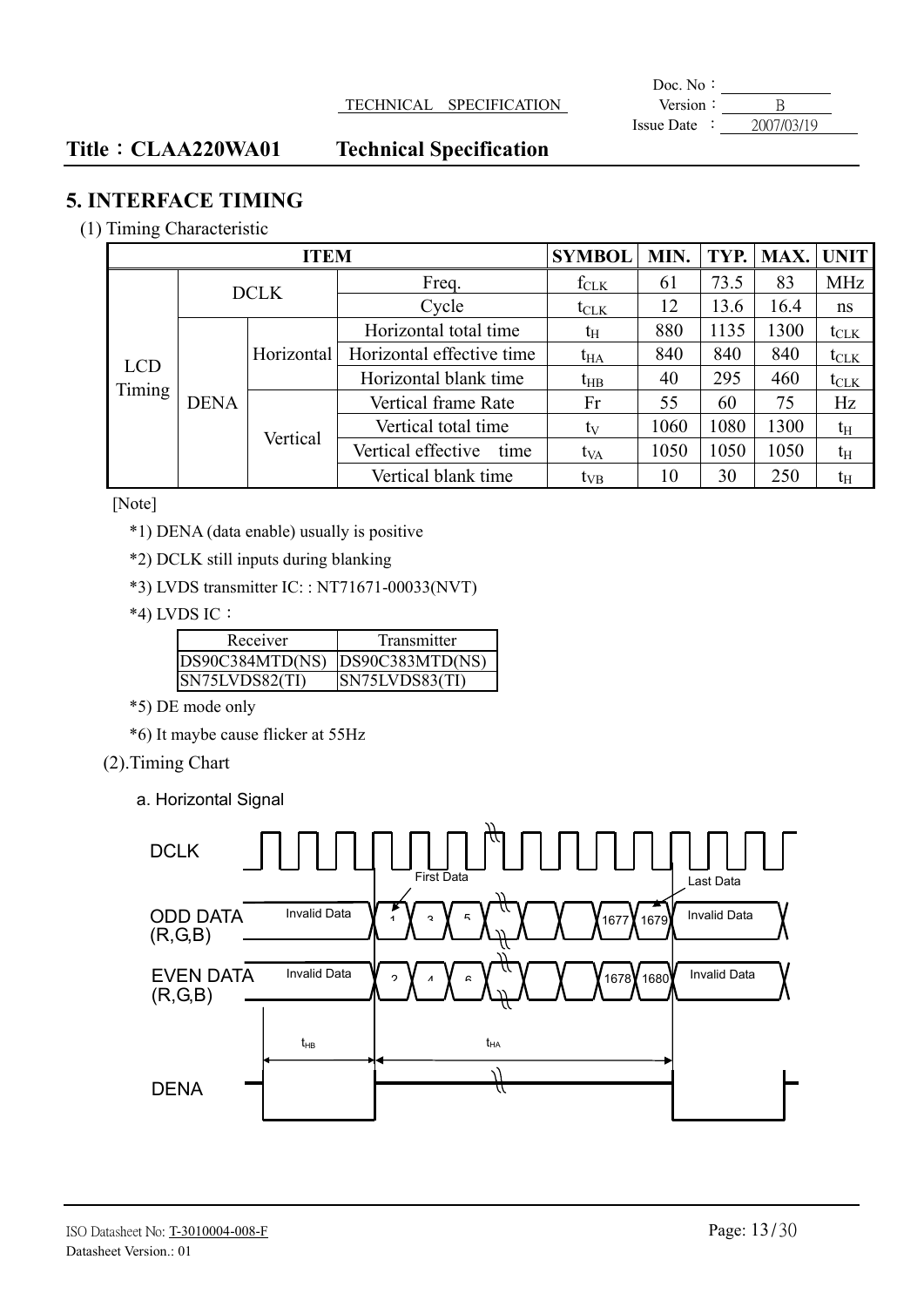#### **TECHNICAL SPECIFICATION**

|            | Doc. No:          |                      |                  |
|------------|-------------------|----------------------|------------------|
|            | Version           | <b>SPECIFICATION</b> | <b>TECHNICAL</b> |
| 2007/03/19 | <b>Issue Date</b> |                      |                  |

### Title: CLAA220WA01 Technical Specification

b. Vertical Signal



(3).LVDS Data

For 6Bit+Hi-FRC

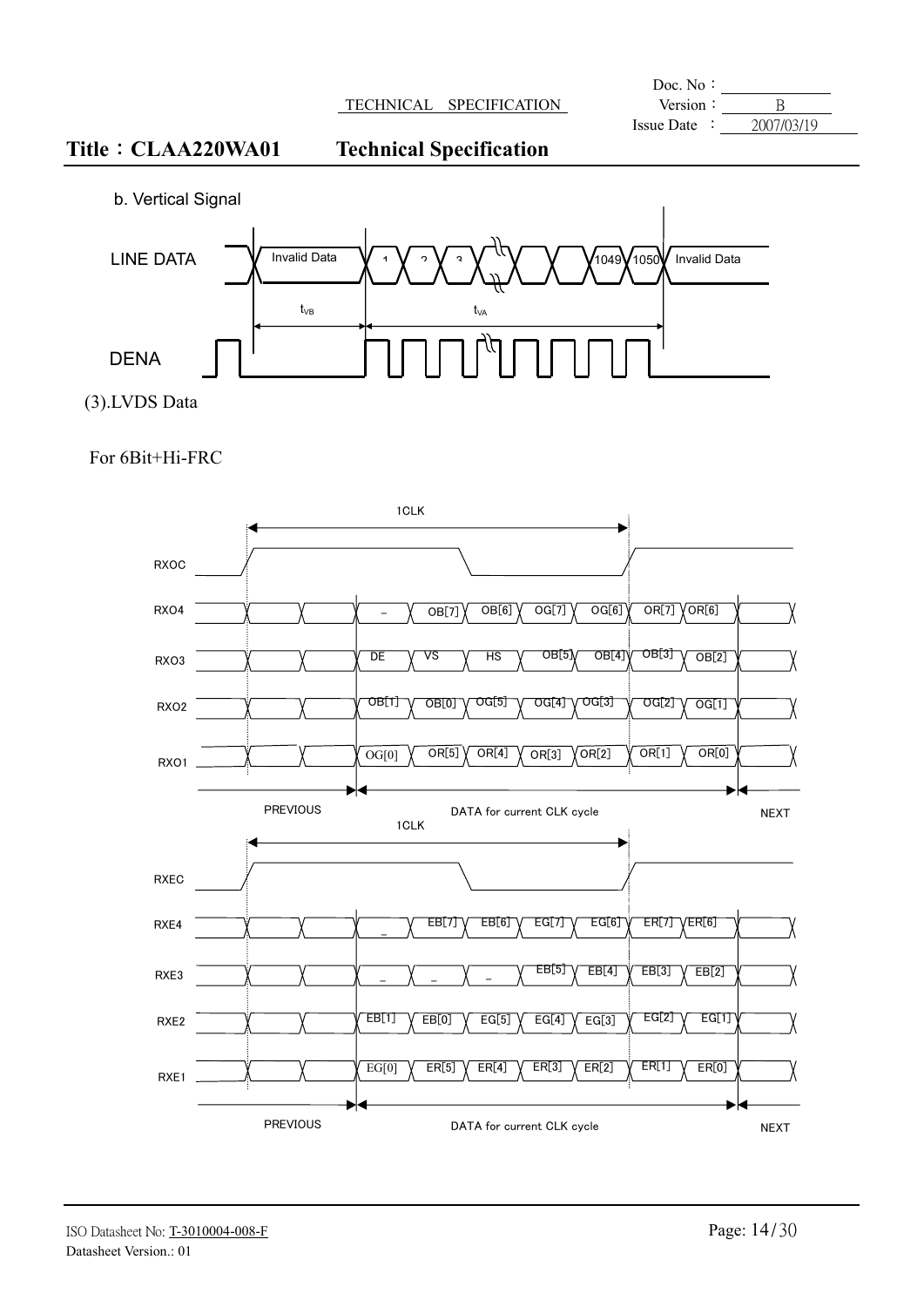#### TECHNICAL SPECIFICATION Version : B

**Doc.** No: Issue Date  $\frac{1}{2007/03/19}$ 

### Title: CLAA220WA01 Technical Specification

#### Color Data Assignment

|              |                                                                                              |                |                |                     | <b>R DATA</b>                   |                      |                |                |                  |                  |                  |                  |                  | <b>G DATA</b>    |              |                |                  |                  |                  |                  |                  | <b>B DATA</b>    |                  |                  |                  |
|--------------|----------------------------------------------------------------------------------------------|----------------|----------------|---------------------|---------------------------------|----------------------|----------------|----------------|------------------|------------------|------------------|------------------|------------------|------------------|--------------|----------------|------------------|------------------|------------------|------------------|------------------|------------------|------------------|------------------|------------------|
|              | COLOR  INPUT DATA $R_7$ R6'R5'R4'R3'R2'R1 $R_0$ G7 G6 G5 G4 G3 G2 G1 G0 B7 B6 B5 B4 B3 B2 B1 |                |                |                     |                                 |                      |                |                |                  |                  |                  |                  |                  |                  |              |                |                  |                  |                  |                  |                  |                  |                  |                  | ${\bf B0}$       |
|              |                                                                                              | <b>MSB</b>     |                |                     |                                 |                      |                |                | LSB              | <b>MSB</b>       |                  |                  |                  |                  |              |                | ${\rm LSB}$      | <b>MSB</b>       |                  |                  |                  |                  |                  |                  | ${\rm LSB}$      |
|              | <b>BLACK</b>                                                                                 |                |                |                     | $0 \t0 \t0 \t0 \t0 \t0 \t0$     |                      |                |                | $\theta$         | $\boldsymbol{0}$ | $\theta$         | $\theta$         | $\boldsymbol{0}$ | $\boldsymbol{0}$ | $\theta$     | $\Omega$       | $\boldsymbol{0}$ | $\theta$         | $\boldsymbol{0}$ | $\mathbf{0}$     | $\boldsymbol{0}$ | $\overline{0}$   | $\theta$         | $\Omega$         | $\mathbf{0}$     |
|              | RED(255)                                                                                     | 1 <sup>1</sup> | 1 <sup>1</sup> | 1 <sup>1</sup>      |                                 | $1 + 1 +$            | $\overline{1}$ |                | $\mathbf{1}$     | $\overline{0}$   | $\theta$         | $\overline{0}$   | $\mathbf{0}$     | $\theta$         | $\theta$     | $\theta$       | $\mathbf{0}$     | $\theta$         | $\theta$         | $\theta$         | $\mathbf{0}$     | $\theta$         | $\theta$         | $\Omega$         | $\overline{0}$   |
|              | <b>GREEN(255)</b>                                                                            | 0:             | $\theta$       | $\mathbf{0}$        | $\mathbf{0}$                    | $\boldsymbol{0}$     | $\mathbf{0}$   | $\overline{0}$ | $\mathbf{0}$     | $\mathbf{1}$     | 1                | 1                | $\mathbf{1}$     | 1                | 1            | 1              | $\mathbf{1}$     | $\overline{0}$   | $\mathbf{0}$     | $\mathbf{0}$     | $\boldsymbol{0}$ | $\overline{0}$   | $\mathbf{0}$     | $\theta$         | $\boldsymbol{0}$ |
| <b>BASIC</b> | <b>BLUE(255)</b>                                                                             |                |                | $0 \cdot 0 \cdot 0$ |                                 | $0 \cdot 0$          | 0 <sub>1</sub> | $\Omega$       | $\theta$         | $\overline{0}$   | $\theta$         | $\theta$         | $\theta$         | $\theta$         | $\theta$     | $\theta$       | $\theta$         | 1                |                  |                  | $\mathbf{1}$     |                  |                  |                  | $\mathbf{1}$     |
| <b>COLOR</b> | <b>CYAN</b>                                                                                  | 0 <sup>1</sup> | 0 <sup>1</sup> | $\Omega$            | $\Omega$                        | л.<br>0 <sup>1</sup> | $\Omega$       | $\Omega$       | $\theta$         | $\mathbf{1}$     | $\mathbf{1}$     | $\mathbf{1}$     | 1                | 1                | $\mathbf{1}$ | $\mathbf{1}$   | $\mathbf{1}$     | 1                | 1                | 1                | $\mathbf{1}$     | 1                | $\mathbf{1}$     | 1                | $\mathbf{1}$     |
|              | <b>MAGENTA</b>                                                                               | 1:             | $\overline{1}$ | $\mathbf{1}$        |                                 |                      |                |                | 1                | $\overline{0}$   | $\mathbf{0}$     | $\mathbf{0}$     | $\theta$         | $\overline{0}$   | $\mathbf{0}$ | $\mathbf{0}$   | $\boldsymbol{0}$ | 1                | 1                | 1                | 1                | 1                | 1                |                  | 1                |
|              | YELLOW                                                                                       |                |                |                     |                                 |                      |                |                |                  |                  |                  |                  |                  |                  |              |                | $\mathbf{1}$     | $\overline{0}$   | $\overline{0}$   | $\mathbf{0}$     | $\mathbf{0}$     | $\boldsymbol{0}$ | $\mathbf{0}$     | $\theta$         | $\boldsymbol{0}$ |
|              | <b>WHITE</b>                                                                                 |                |                |                     |                                 |                      |                |                | 1                | 1                | $\mathbf{1}$     | $\mathbf{1}$     | $\mathbf{1}$     | 1                | $\mathbf{1}$ | 1              | $\mathbf{1}$     | 1                | 1                | 1                | $\mathbf{1}$     | 1                | $\mathbf{1}$     | 1                | $\mathbf{1}$     |
|              | RED(0)                                                                                       | $0\cdot$       | $\theta$       | $\frac{1}{2}$ 0     | $\mathbf{0}$                    | $\mathbf{0}$         | $\overline{0}$ | $\theta$       | $\boldsymbol{0}$ | $\overline{0}$   | $\mathbf{0}$     | $\mathbf{0}$     | 0                | $\overline{0}$   | $\mathbf{0}$ | $\mathbf{0}$   | $\boldsymbol{0}$ | $\overline{0}$   | $\mathbf{0}$     | $\mathbf{0}$     | $\boldsymbol{0}$ | $\overline{0}$   | $\mathbf{0}$     | $\mathbf{0}$     | $\overline{0}$   |
|              | RED(1)                                                                                       |                |                |                     | $0 \t0 \t0 \t0 \t0 \t0 \t0 \t0$ |                      |                |                | $\mathbf{1}$     | $\boldsymbol{0}$ | $\theta$         | $\boldsymbol{0}$ | $\mathbf{0}$     | $\overline{0}$   | $\theta$     | $\theta$       | $\mathbf{0}$     | $\overline{0}$   | $\overline{0}$   | $\mathbf{0}$     | $\mathbf{0}$     | $\mathbf{0}$     | $\mathbf{0}$     | $\mathbf{0}$     | $\boldsymbol{0}$ |
|              | RED(2)                                                                                       | 0 <sup>1</sup> |                |                     | 0:0:0:0:0                       |                      |                |                | $\theta$         | $\theta$         | $\theta$         | $\theta$         | $\theta$         | $\theta$         | $\theta$     | $\theta$       | $\theta$         | $\theta$         | $\theta$         | $\Omega$         | $\Omega$         | $\Omega$         | $\theta$         | $\Omega$         | $\Omega$         |
| <b>RED</b>   |                                                                                              |                |                |                     |                                 |                      |                |                |                  |                  |                  |                  |                  |                  |              |                |                  |                  |                  |                  |                  |                  |                  |                  |                  |
|              |                                                                                              |                |                |                     |                                 |                      |                |                |                  |                  |                  |                  |                  |                  |              |                |                  |                  |                  |                  |                  |                  |                  |                  |                  |
|              | RED(254)                                                                                     |                |                |                     |                                 |                      |                |                | $\theta$         | $\Omega$         | $\theta$         | $\theta$         | $\theta$         | $\overline{0}$   | $\theta$     | $\Omega$       | $\theta$         | $\theta$         | $\theta$         | $\Omega$         | $\theta$         | $\theta$         | $\mathbf{0}$     | $\Omega$         | $\mathbf{0}$     |
|              | RED(255)                                                                                     |                |                |                     |                                 |                      |                |                | 1                | 0                | $\mathbf{0}$     | $\mathbf{0}$     | $\mathbf{0}$     | $\overline{0}$   | $\mathbf{0}$ | $\overline{0}$ | $\mathbf{0}$     | $\overline{0}$   | $\mathbf{0}$     | $\mathbf{0}$     | $\mathbf{0}$     | $\overline{0}$   | $\mathbf{0}$     | $\overline{0}$   | $\overline{0}$   |
|              | GREEN(0)                                                                                     |                |                |                     | 0:0:0:0:0:0:0:0                 |                      |                |                | $\boldsymbol{0}$ | $\boldsymbol{0}$ | $\mathbf{0}$     | $\mathbf{0}$     | $\boldsymbol{0}$ | $\boldsymbol{0}$ | $\mathbf{0}$ | $\mathbf{0}$   | $\mathbf{0}$     | $\boldsymbol{0}$ | $\boldsymbol{0}$ | $\boldsymbol{0}$ | $\mathbf{0}$     | $\boldsymbol{0}$ | $\boldsymbol{0}$ | $\boldsymbol{0}$ | $\boldsymbol{0}$ |
|              | GREEN(1)                                                                                     | $0$ :          |                | $0 \tcdot 0$        |                                 |                      | 0:0:0:         | $\theta$       | $\mathbf{0}$     | $\overline{0}$   | $\mathbf{0}$     | $\overline{0}$   | $\mathbf{0}$     | $\overline{0}$   | $\mathbf{0}$ | $\theta$       | $\mathbf{1}$     | $\overline{0}$   | $\theta$         | $\theta$         | $\theta$         | $\theta$         | $\mathbf{0}$     | $\Omega$         | $\overline{0}$   |
|              | GREEN(2)                                                                                     |                |                |                     | 0:0:0:0:0:0:0:0                 |                      |                |                | $\theta$         | $\theta$         | $\theta$         | $\mathbf{0}$     | $\theta$         | $\Omega$         | $\theta$     | 1              | $\theta$         | $\theta$         | $\theta$         | $\theta$         | $\mathbf{0}$     | $\theta$         | $\theta$         | $\Omega$         | $\overline{0}$   |
| <b>GREEN</b> |                                                                                              |                |                |                     |                                 |                      |                |                |                  |                  |                  |                  |                  |                  |              |                |                  |                  |                  |                  |                  |                  |                  |                  |                  |
|              |                                                                                              |                |                |                     |                                 |                      |                |                |                  |                  |                  |                  |                  |                  |              |                |                  |                  |                  |                  |                  |                  |                  |                  |                  |
|              | <b>GREEN(254)</b>                                                                            |                |                |                     | $0 \t0 \t0 \t0 \t0 \t0 \t0 \t0$ |                      |                |                | $\theta$         | 1                | 1                | 1                | 1                |                  | 1            | -1             | $\mathbf{0}$     | $\theta$         | $\theta$         | $\mathbf{0}$     | $\mathbf{0}$     | $\Omega$         | $\mathbf{0}$     | $\mathbf{0}$     | $\mathbf{0}$     |
|              | <b>GREEN(255)</b>                                                                            | $0 \cdot 0$    |                | $\mathbf{L}$        | 0:0:0:0:0:                      |                      |                | $\theta$       | $\mathbf{0}$     |                  |                  |                  |                  |                  | 1            |                |                  | $\overline{0}$   | $\theta$         | $\mathbf{0}$     | $\mathbf{0}$     | $\boldsymbol{0}$ | $\mathbf{0}$     | $\mathbf{0}$     | $\overline{0}$   |
|              | BLUE(0)                                                                                      |                | $0 \tcdot 0$   | 0 <sup>1</sup>      | $0$ :                           | $0$ :                | $0$ :          | $\theta$       | $\boldsymbol{0}$ | $\overline{0}$   | $\boldsymbol{0}$ | $\mathbf{0}$     | $\boldsymbol{0}$ | $\mathbf{0}$     | $\mathbf{0}$ | $\mathbf{0}$   | $\boldsymbol{0}$ | $\overline{0}$   | $\overline{0}$   | $\mathbf{0}$     | $\overline{0}$   | $\mathbf{0}$     | $\mathbf{0}$     | $\theta$         | $\overline{0}$   |
|              | BLUE(1)                                                                                      |                |                |                     | 0.0.0.0.0.0.0.0.0               |                      |                |                | $\theta$         | $\theta$         | $\mathbf{0}$     | $\mathbf{0}$     | $\theta$         | $\theta$         | $\mathbf{0}$ | $\mathbf{0}$   | $\mathbf{0}$     | $\theta$         | $\theta$         | $\theta$         | $\mathbf{0}$     | $\theta$         | $\theta$         | $\Omega$         | $\mathbf{1}$     |
|              | BLUE(2)                                                                                      |                |                |                     | $0 \t0 \t0 \t0 \t0 \t0 \t0 \t0$ |                      |                |                | $\Omega$         | $\theta$         | $\theta$         | $\theta$         | $\theta$         | $\Omega$         | $\theta$     | $\Omega$       | $\theta$         | $\Omega$         | $\theta$         | $\theta$         | $\theta$         | $\theta$         | $\theta$         |                  | $\overline{0}$   |
| <b>BLUE</b>  |                                                                                              |                |                |                     |                                 |                      |                |                |                  |                  |                  |                  |                  |                  |              |                |                  |                  |                  |                  |                  |                  |                  |                  |                  |
|              |                                                                                              |                |                |                     |                                 |                      |                |                |                  |                  |                  |                  |                  |                  |              |                |                  |                  |                  |                  |                  |                  |                  |                  |                  |
|              | <b>BLUE(254)</b>                                                                             |                | 0:0:           | $0$ .               |                                 |                      | 0:0:0:0        |                | $\theta$         | $\theta$         | $\theta$         | $\theta$         | $\theta$         | $\overline{0}$   | $\mathbf{0}$ | $\mathbf{0}$   | $\mathbf{0}$     | 1                | 1                | 1                | 1                | 1                | 1                | 1                | $\boldsymbol{0}$ |
|              | <b>BLUE(255)</b>                                                                             |                |                |                     | 0:0:0:0:0:0:0                   |                      |                |                | $\theta$         | $\theta$         | $\mathbf{0}$     | $\theta$         | $\overline{0}$   | $\overline{0}$   | $\mathbf{0}$ | $\theta$       | $\mathbf{0}$     |                  | 1                |                  | 1                |                  |                  |                  | $\mathbf{1}$     |

[Note] 1) Definition of gray scale: Color (n): n indicates gray scale level; higher n means brighter level.

2) Data: 1-High, 0-Low.

3)For odd & even data also.

(4).Color Deta Distribution

|                                    | $\cdot\cdot$    |                 | $\cdot \cdot$   |                                    |
|------------------------------------|-----------------|-----------------|-----------------|------------------------------------|
|                                    | $\cdot$ $\cdot$ |                 | $\cdot$ $\cdot$ | ---------                          |
| $\cdot$ $\cdot$<br>$\cdot$ $\cdot$ |                 | $\cdot$ $\cdot$ |                 | $\cdot$ $\cdot$<br>. .             |
|                                    | $\cdot$ $\cdot$ |                 | $\cdot$ $\cdot$ |                                    |
| $\cdot$ $\cdot$<br>$\cdot$ $\cdot$ |                 | $\cdot$ $\cdot$ |                 | $\cdot$ $\cdot$<br>$\cdot$ $\cdot$ |
|                                    | $\cdot\cdot$    |                 | $\cdot \cdot$   |                                    |
|                                    | $\cdot$ $\cdot$ |                 | $\cdot \cdot$   |                                    |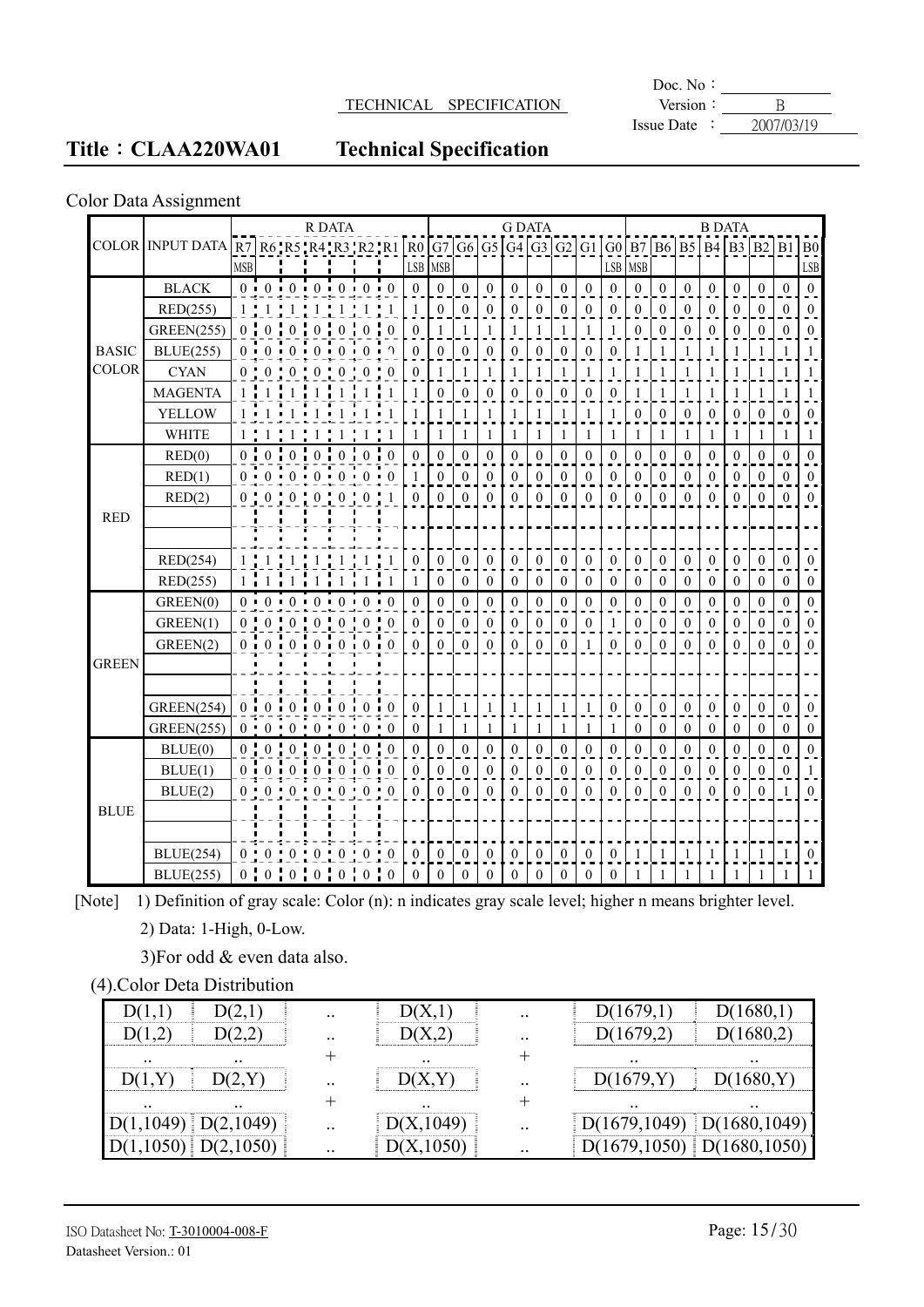**Doc.** No: Version  $\frac{\cdot}{\cdot}$  B<br>Issue Date  $\cdot \frac{\cdot}{\cdot}$   $\frac{B}{\cdot}$ 

#### Title: CLAA220WA01 Technical Specification

#### **6. BLOCK DIAGRAM**



Lamp Uint in Backlight

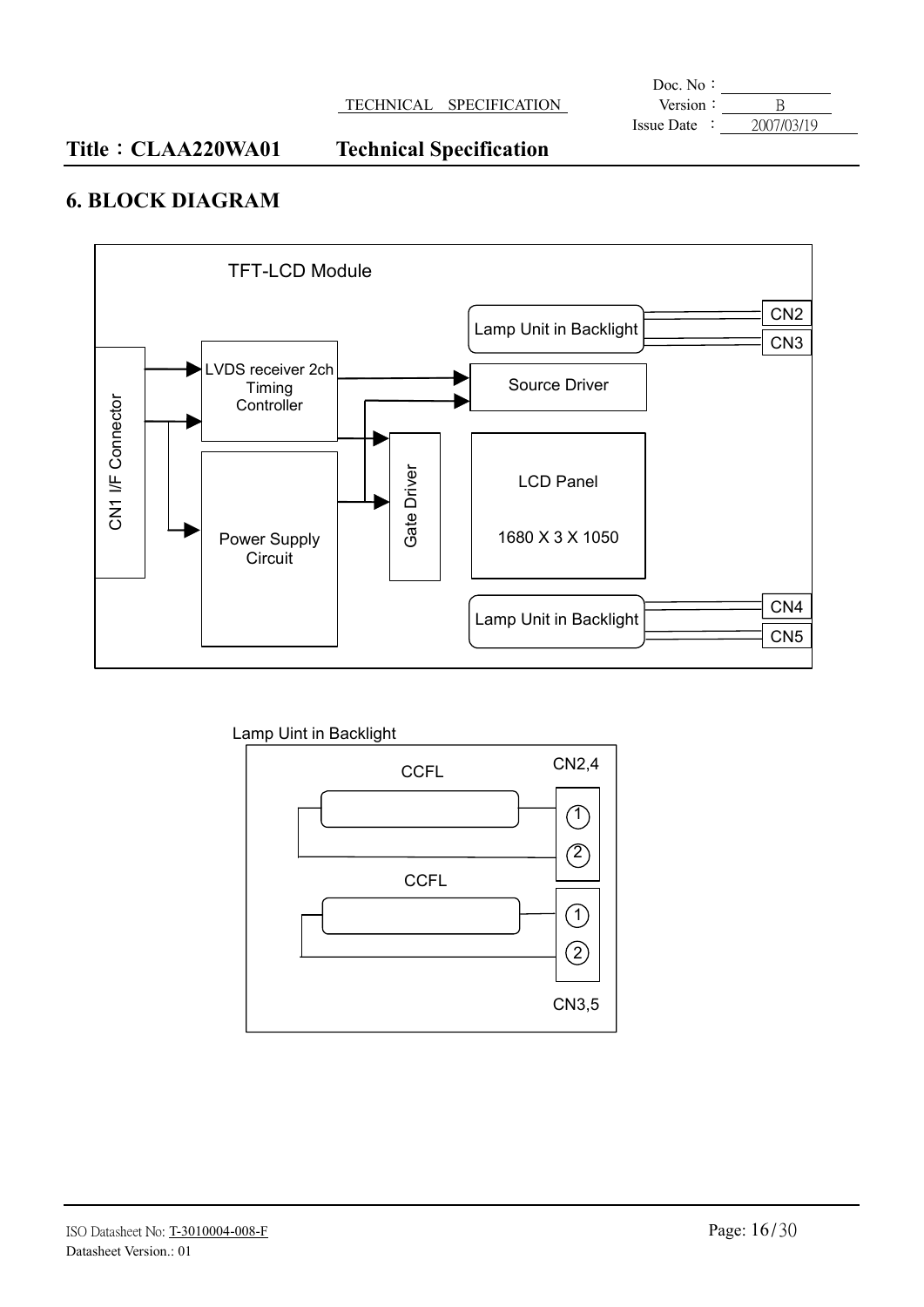#### TECHNICAL SPECIFICATION **Version**: B

## Title : CLAA220WA01 Technical Specification

### **7. MECHANICAL SPECIFICATION**

(1) Front side (Tolerance is  $\pm$  0.5mm unless noted) [Unit:mm]



## **Doc.** No: Issue Date : 2007/03/19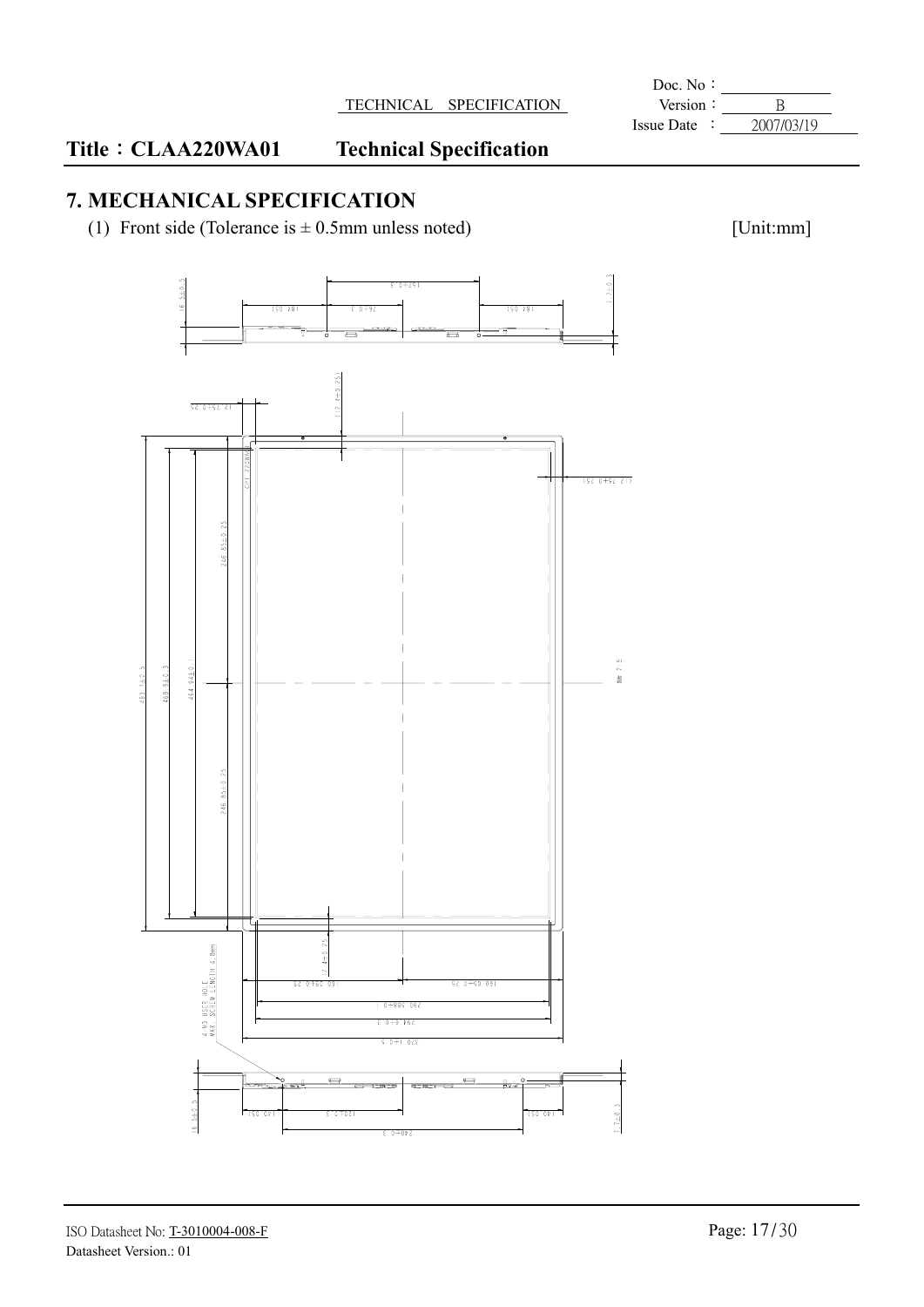#### **Doc.** No: TECHNICAL SPECIFICATION Version : B

Issue Date : 2007/03/19

### Title: CLAA220WA01 Technical Specification

(2)Rear side (Tolerance is  $\pm 0.5$ mm unless noted) [Unit: mm]

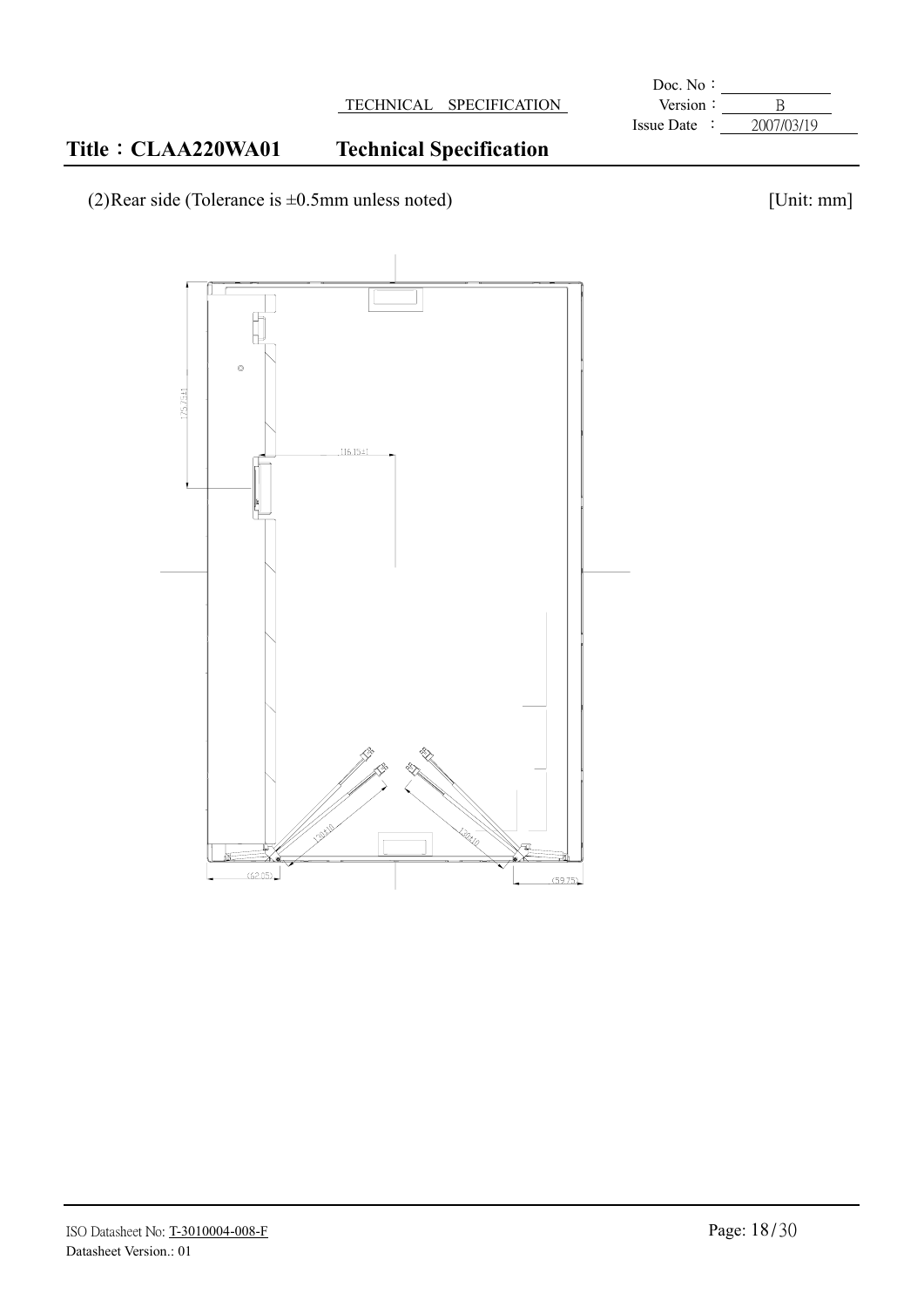**Doc.** No: Issue Date : 2007/03/19

#### Title: CLAA220WA01 Technical Specification

#### **8. OPTICAL CHARACTERISTICS**

| Ta= $25^{\circ}$ C $\cdot$ VCC=5.0V |
|-------------------------------------|
|                                     |

|                 | <b>SYMBOL</b><br><b>ITEM</b> |              | <b>CONDITION</b>            | MIN.  | TYP.  | MAX.         | <b>UNIT</b>       | <b>REMARK</b> |  |
|-----------------|------------------------------|--------------|-----------------------------|-------|-------|--------------|-------------------|---------------|--|
| Contrast (CEN)  |                              | <b>CR</b>    | $\theta = \psi = 0^{\circ}$ | 800   | 1000  | --           |                   | $*1)$         |  |
| Luminance (CEN) |                              | L            | $\theta = \psi = 0^{\circ}$ | 250   | 300   | $-$          | cd/m <sup>2</sup> | $*2)$         |  |
| 9P Uniformity   |                              | $\Delta L$   | $\theta = \psi = 0^{\circ}$ | 75    | --    | --           | $\frac{0}{0}$     | $*2)$         |  |
| Response Time   |                              | $Tr+Tf$      | $\theta = \psi = 0^{\circ}$ | $-$   | 5     | 8            | ms                | $*4)$         |  |
| Cross talk      |                              | <b>CT</b>    | $\theta = \psi = 0^{\circ}$ |       |       | $\mathbf{1}$ | $\frac{0}{0}$     | $*5)$         |  |
|                 | Horizontal                   | $\Psi$       |                             | 150   | 170   | --           | Deg.              |               |  |
|                 | Vertical<br>$\theta$         | $CR \geq 10$ | 140                         | 160   | --    | Deg.         | $*3)$             |               |  |
| View angle      | Horizontal                   | $\Psi$       | $CR \ge 5$                  | 150   | 170   | --           | Deg.              |               |  |
|                 | Vertical                     | $\theta$     |                             | 150   | 170   | --           | Deg.              |               |  |
|                 | White                        | $\mathbf X$  |                             | 0.283 | 0.313 | 0.343        |                   |               |  |
|                 |                              | $\mathbf{y}$ |                             | 0.299 | 0.329 | 0.359        |                   |               |  |
|                 | Red                          | $\mathbf X$  |                             | 0.625 | 0.655 | 0.685        |                   |               |  |
| Color           |                              | y            | $\theta = \psi = 0^{\circ}$ | 0.299 | 0.329 | 0.359        | Color<br>Coordin  | $*2)$         |  |
| Coordinates     |                              | $\mathbf X$  |                             | 0.246 | 0.276 | 0.306        | ates              |               |  |
|                 | Green                        | y            |                             | 0.587 | 0.617 | 0.647        |                   |               |  |
|                 |                              | $\mathbf X$  |                             | 0.114 | 0.144 | 0.174        |                   |               |  |
|                 | Blue                         | y            |                             | 0.058 | 0.088 | 0.118        |                   |               |  |
| Gamut           |                              | CG           | $\theta = \psi = 0^{\circ}$ | 70    | 72    |              | $\frac{0}{0}$     |               |  |
| Gamma           |                              | $\gamma$     | <b>VESA</b>                 | 2.0   | 2.2   | 2.4          |                   | $*6)$         |  |

[Note]

Color coordinate and color gamut are measured by CS-1000, and all the other items are measured by BM-5A(TOPCON). All these items are measured under the dark room condition (no ambient light).

Measurement Condition: IL=7.0mA  $\times$  4

Inverter: Sumida, model: IV50167/T –  $-$ , Frequency=50kHz.

Definition of these measurement items is as follows:

1) Definition of Contrast Ratio

CR=ON (White) Luminance/OFF (Black) Luminance

2) Definition of Luminance and Luminance uniformity

Central luminance: The white luminance is measured at the center position "5" on the screen, see Fig.1 below. And the measure time is 30 min after discharged.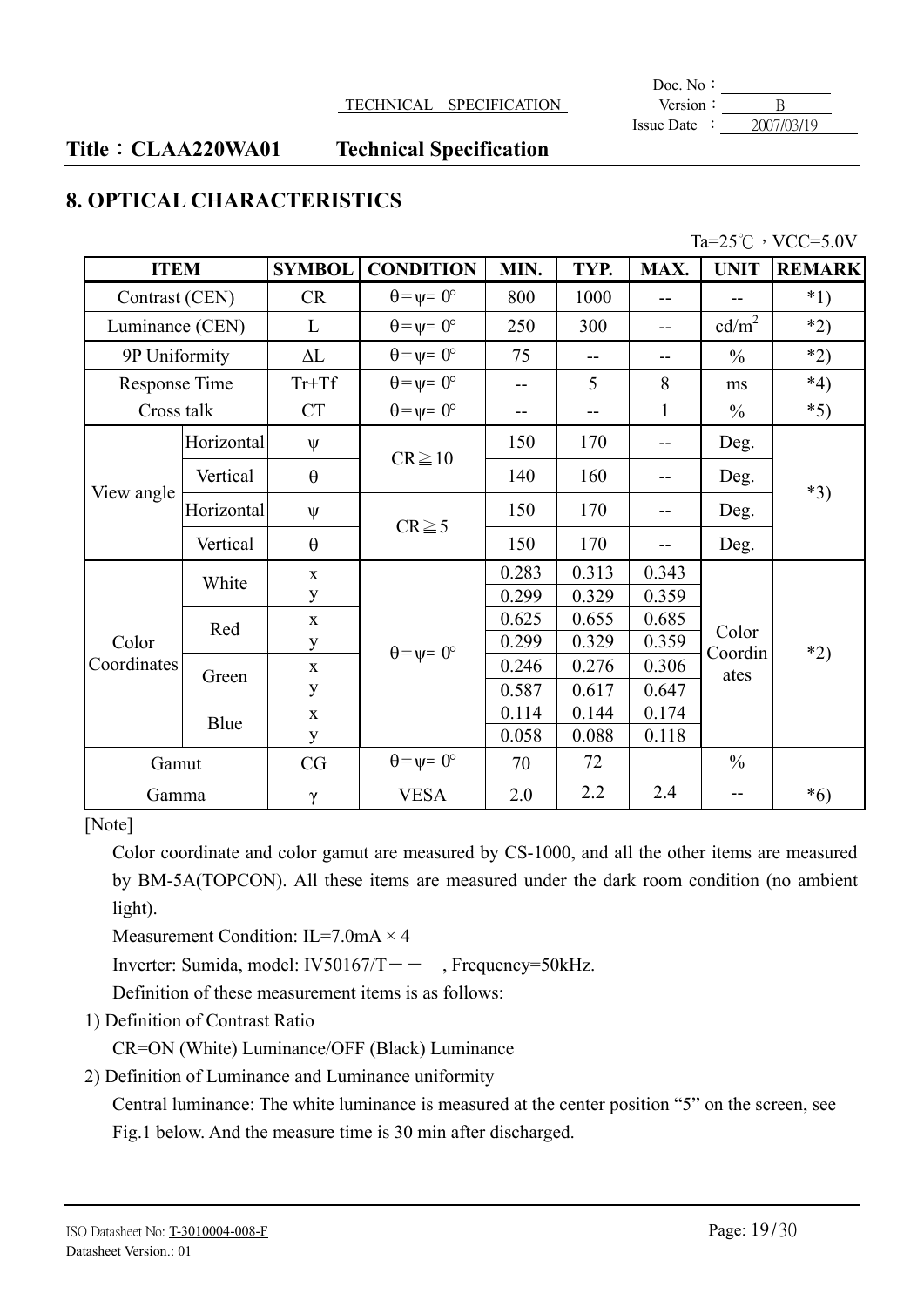|                            |                                | Doc. No:        |            |
|----------------------------|--------------------------------|-----------------|------------|
|                            | TECHNICAL SPECIFICATION        | Version:        |            |
|                            |                                | $I$ ssue Date : | 2007/03/19 |
| <b>Title : CLAA220WA01</b> | <b>Technical Specification</b> |                 |            |

9P Luminance (AVG): The white luminance is measured at measuring points 1 to 9, see Fig.1 below.

9P Uniformity:  $\Delta L = (L_{MIN}/L_{MAX}) \times 100\%$ 



3). Definition of Viewing Angle  $(\theta, \psi)$ :



4) Definition of Response Time:

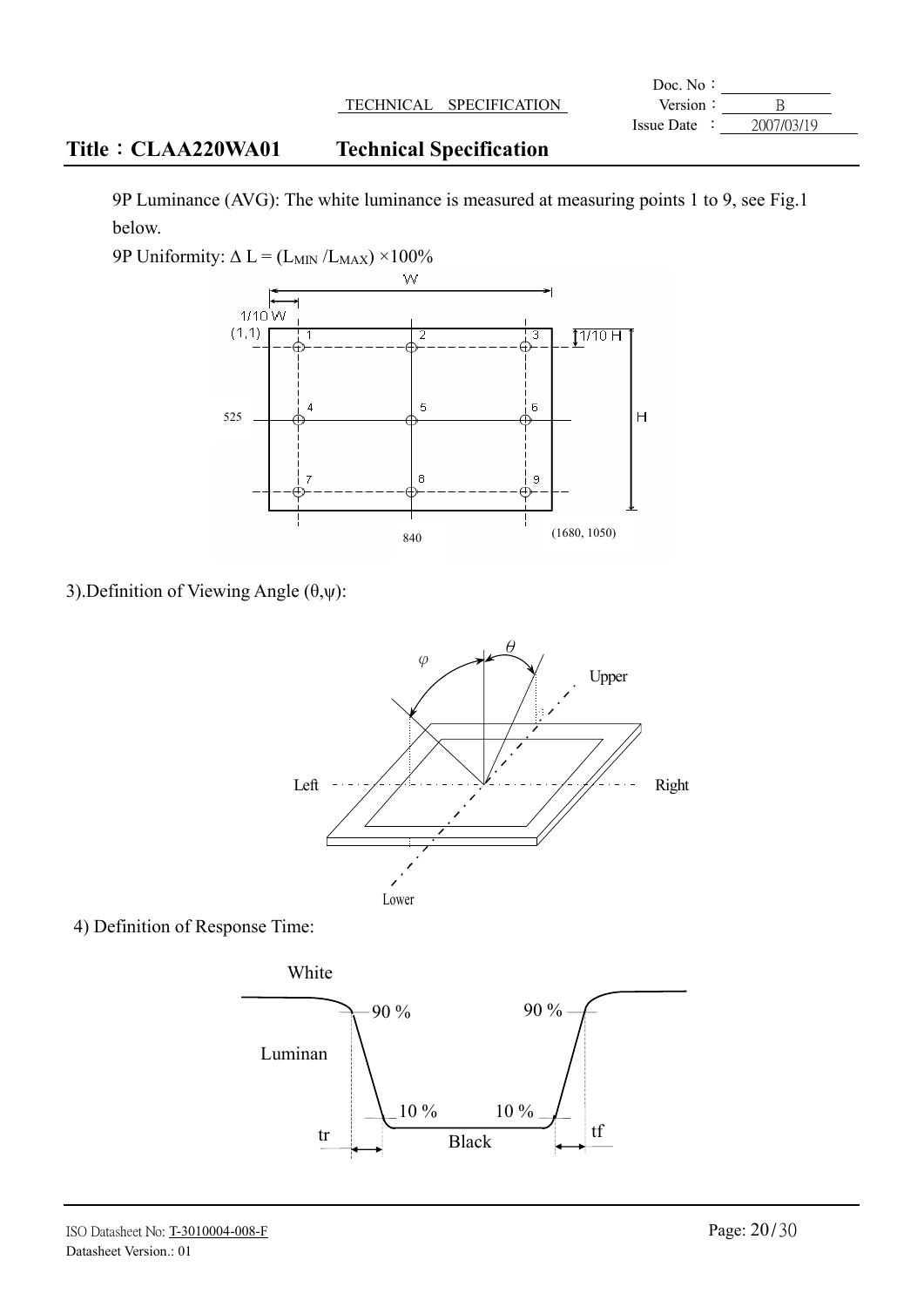|            | Doc. No:          |                      |                  |
|------------|-------------------|----------------------|------------------|
|            | Version           | <b>SPECIFICATION</b> | <b>TECHNICAL</b> |
| 2007/03/19 | <b>Issue Date</b> |                      |                  |

#### Title CLAA220WA01 Technical Specification

5) Definition of crosstalk:

CT= |  $Y_B-Y_A$  |  $/Y_A X 100 (\%)$ 

YA : The luminance of measured position at pattern A

 $\mathbf{i}$ 

 $Y_{B}$ : The luminance of measured position at pattern B with Gray level 0



#### 6) Definition of Gamma ( $\gamma$ ), follow VESA standard sampling every 16 gray level $(0,16,32,....224,240,255)$



Gray level(LOG)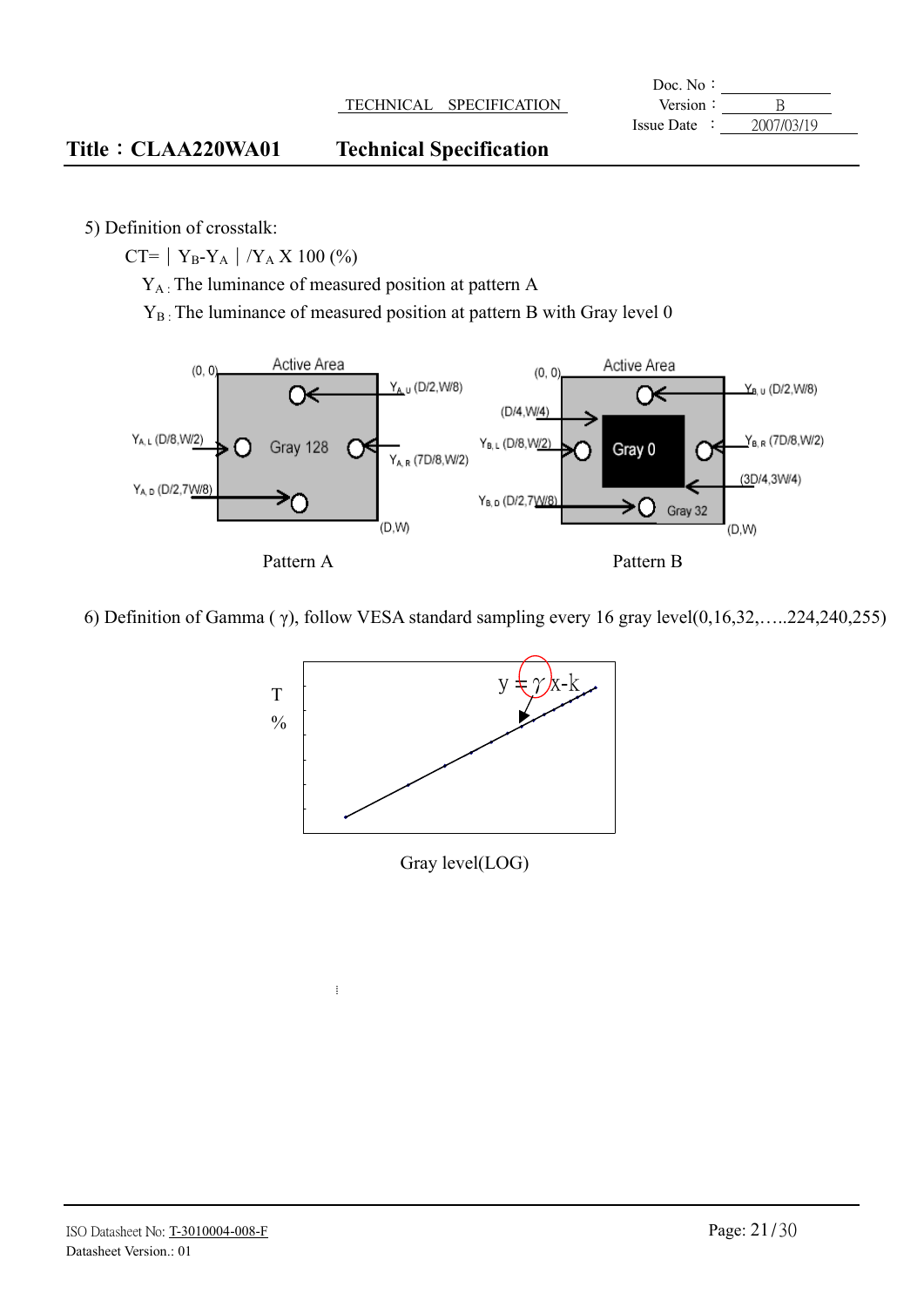**Doc.** No: Version  $\frac{\cdot}{\cdot}$  B<br>Issue Date  $\cdot \frac{\cdot}{\cdot}$   $\frac{B}{2007/03/19}$ 

### Title: CLAA220WA01 Technical Specification

### **9. RELIABILITY TEST CONDITIONS**

(1) Temperature and Humidity

| <b>TEST ITEMS</b>              | <b>CONDITIONS</b>                              |
|--------------------------------|------------------------------------------------|
| <b>HIGH TEMPERATURE</b>        | 50°C; 90%RH; 240h                              |
| <b>HIGH HUMIDITY OPERATION</b> | (No condensation)                              |
| <b>HIGH TEMPERATURE</b>        | $60^{\circ}$ C; 90%RH; 48h                     |
| <b>HIGH HUMIDITY STORAGE</b>   | (No condensation)                              |
| HIGH TEMPERATURE OPERATION     | $50^{\circ}$ C; 240h                           |
| HIGH TEMPERATURE STORAGE       | $60^{\circ}$ C; 240h                           |
| LOW TEMPERATURE OPERATION      | $0^{\circ}$ C; 240h                            |
| LOW TEMPERATURE STORAGE        | $-20^{\circ}$ C; 240h                          |
| <b>THERMAL SHOCK</b>           | BETWEEN -20°C(1hr)AND $60^{\circ}$ C(1hr); 100 |
|                                | CYCLES                                         |

#### (2) Shock & Vibration

| <b>ITEMS</b>     | <b>CONDITIONS</b>                                             |
|------------------|---------------------------------------------------------------|
| <b>SHOCK</b>     | Shock level: $980m/s^2(100G)$                                 |
| (NON-OPERATIO    | Waveform: half sinusoidal wave, 2ms                           |
|                  | Number of shocks: one shock input in each direction of three  |
| N)               | mutually perpendicular axes for a total of six shock inputs   |
|                  | Vibration level: $9.8m/s^2(1.0G)$ zero to peak                |
| <b>VIBRATION</b> | Waveform: sinusoidal                                          |
| (NON-OPERATIO    | Frequency range: 5 to 500 Hz                                  |
|                  | Frequency sweep rate: 0.5 octave/min                          |
| N)               | Duration: one sweep from 5 to 500Hz in each of three mutually |
|                  | perpendicular axis(each x,y,z axis: 1 hour, total 3 hours)    |

#### (3) ESD

| <b>POSITION</b> | <b>CONDITION</b> (MDL turn off)                                     |
|-----------------|---------------------------------------------------------------------|
| Connector       | $1.200 \,\mathrm{pF} \cdot 0 \,\Omega \cdot \pm 250 \,\mathrm{V}$   |
|                 | 2. contact mode for each pin                                        |
| Module          | $1. 150 \text{ pF} \cdot 330 \Omega \cdot \pm 15 \text{K} \text{V}$ |
|                 | 2. Air mode, test 25 times for each test point                      |
|                 | 3. Contact mode, 25 times for each test point                       |

#### (4) Low Pressure test

| <b>TEST ITEM</b>           | <b>CONDITION</b>           |
|----------------------------|----------------------------|
| Low Pressure test(storage) | 260HPa (30000 ft.) : 24 Hr |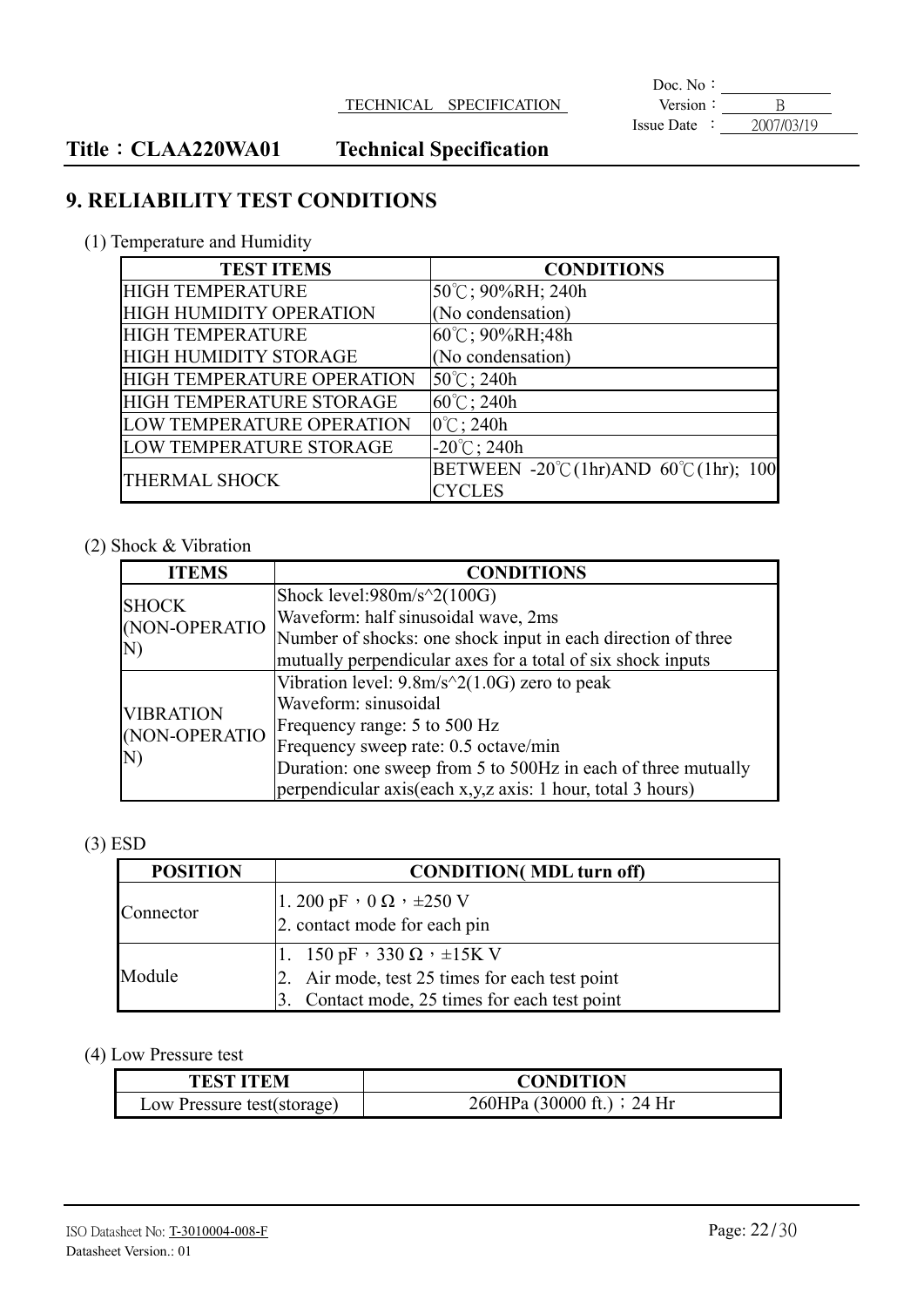**Doc.** No: Version  $\frac{\cdot}{\cdot}$  B<br>Issue Date  $\cdot \frac{\cdot}{\cdot}$   $\frac{B}{2007/03/19}$ 

#### Title: CLAA220WA01 Technical Specification

(5) Judgment standard

The judgment of the above test should be made as follow:

Pass: Normal display image with no obvious non-uniformity and no line defect. Partial transformation of the module parts should be ignored.

Fail: No display image, obvious non-uniformity, or line defects.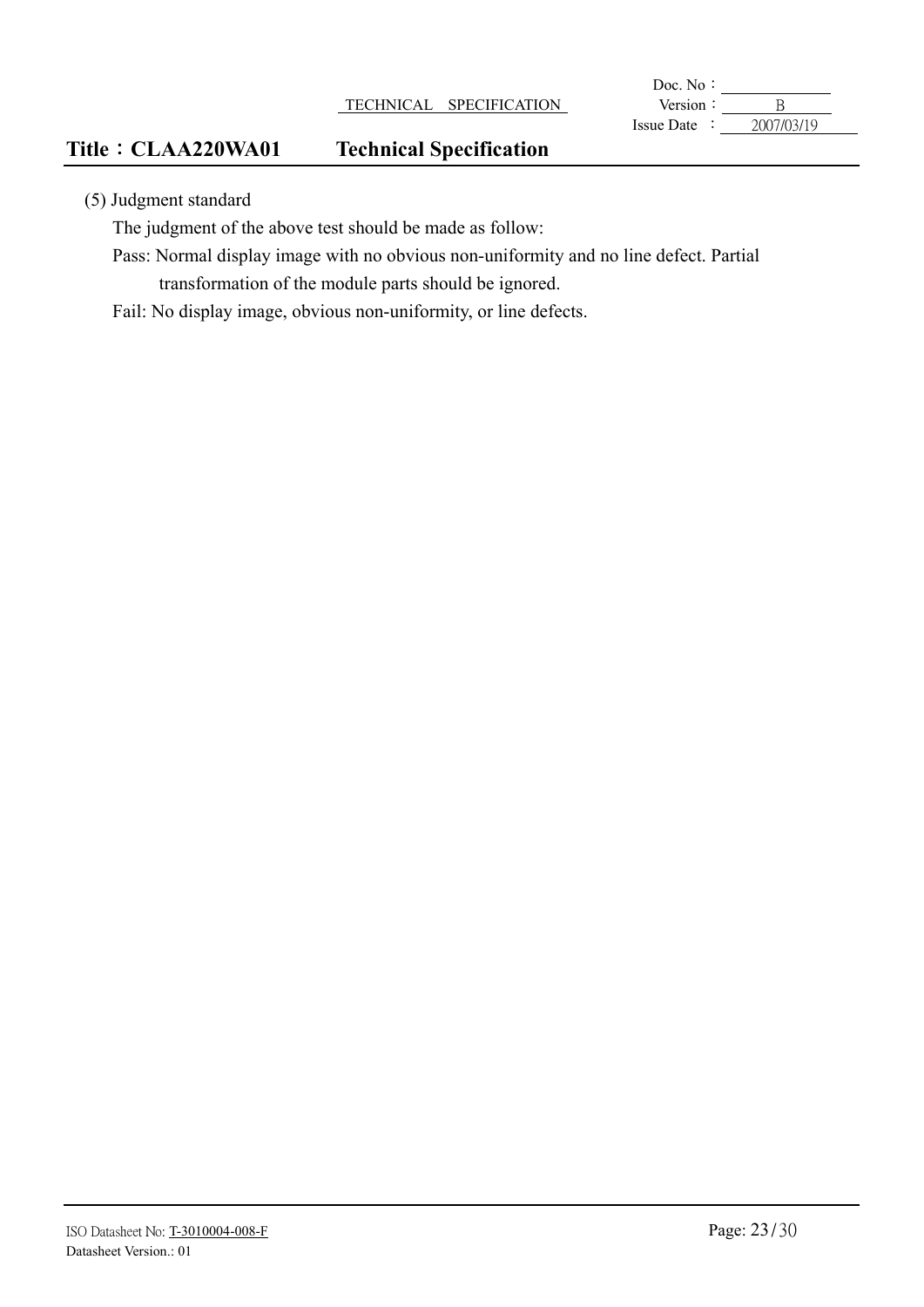**Doc.** No: Issue Date :  $2007/03/19$ 

#### Title: CLAA220WA01 Technical Specification

### **10. PACKING SPECIFICATION**

(1)Packing

- 6 LCD TV modules (max.) / 1 Box
- $\bullet$  24 box (max.) / 1 pallet
- Box dimensions:  $585(L) \times 260(W) \times 440(H)$
- Weight: approximately 20Kg (6 modules per box)

#### (2)Packing Method

Figure (a) and (b) are the packing method



Figure (a) packing method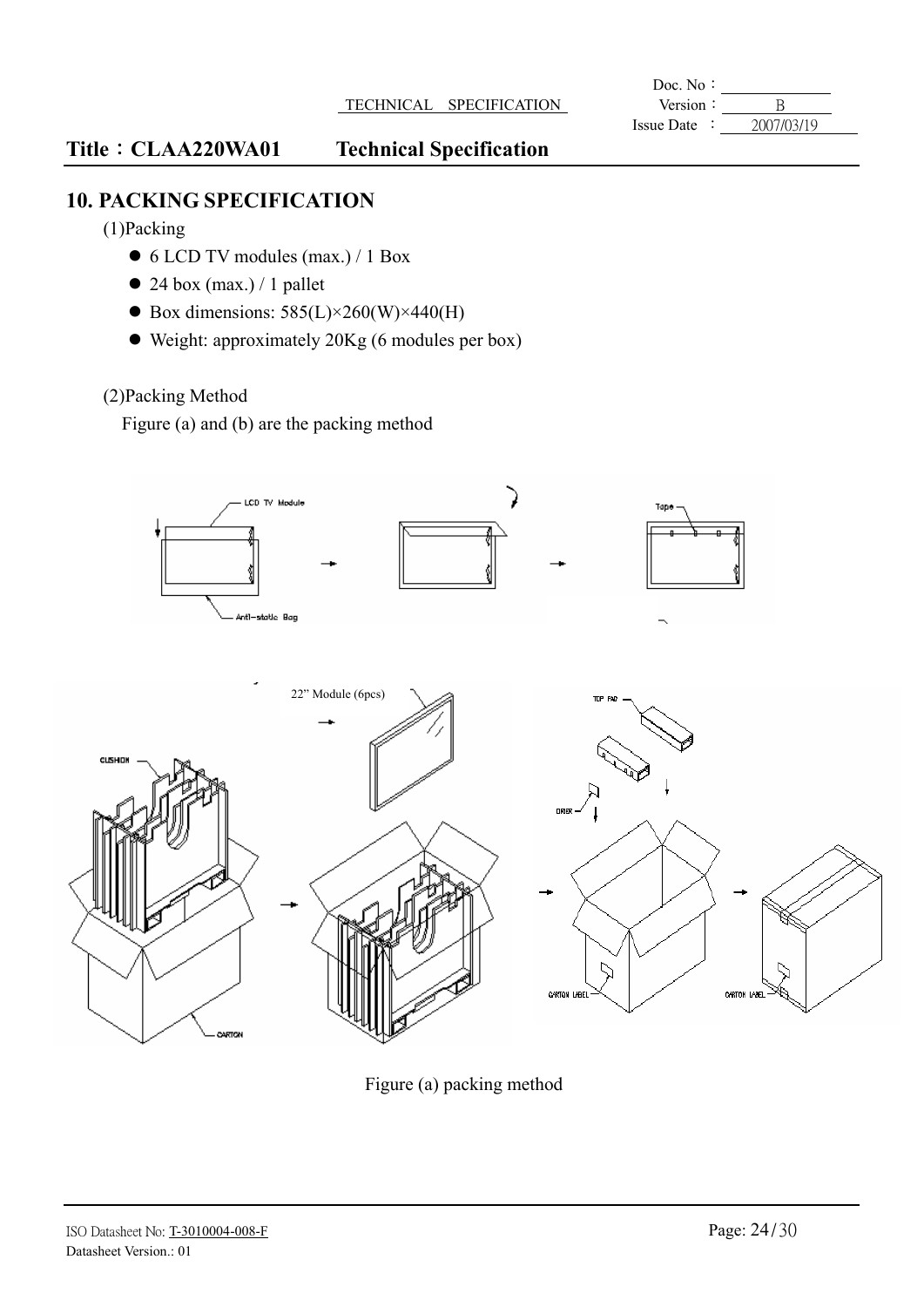**Doc.** No: Version  $: \frac{\overline{B}}{\frac{\overline{B}}{\frac{1}{2007}}}}$ <br>Issue Date  $: \frac{2007/03/19}{\frac{1}{2007}}$ 

### Title: CLAA220WA01 Technical Specification

Cover Protector:  $L1300 \times 50 \times 50$ mm Pallet:  $1200(L) \times 1100(W) \times 130(H)$  mm Top/Bottom Cap:  $L1200 \times 1100 \times 130$ mm Pallet stack:  $1200(L) \times 1100(W) \times 1470(H)$  mm Gross Weight: 490Kg( $\pm$ 2Kg)



Figure (b) packing method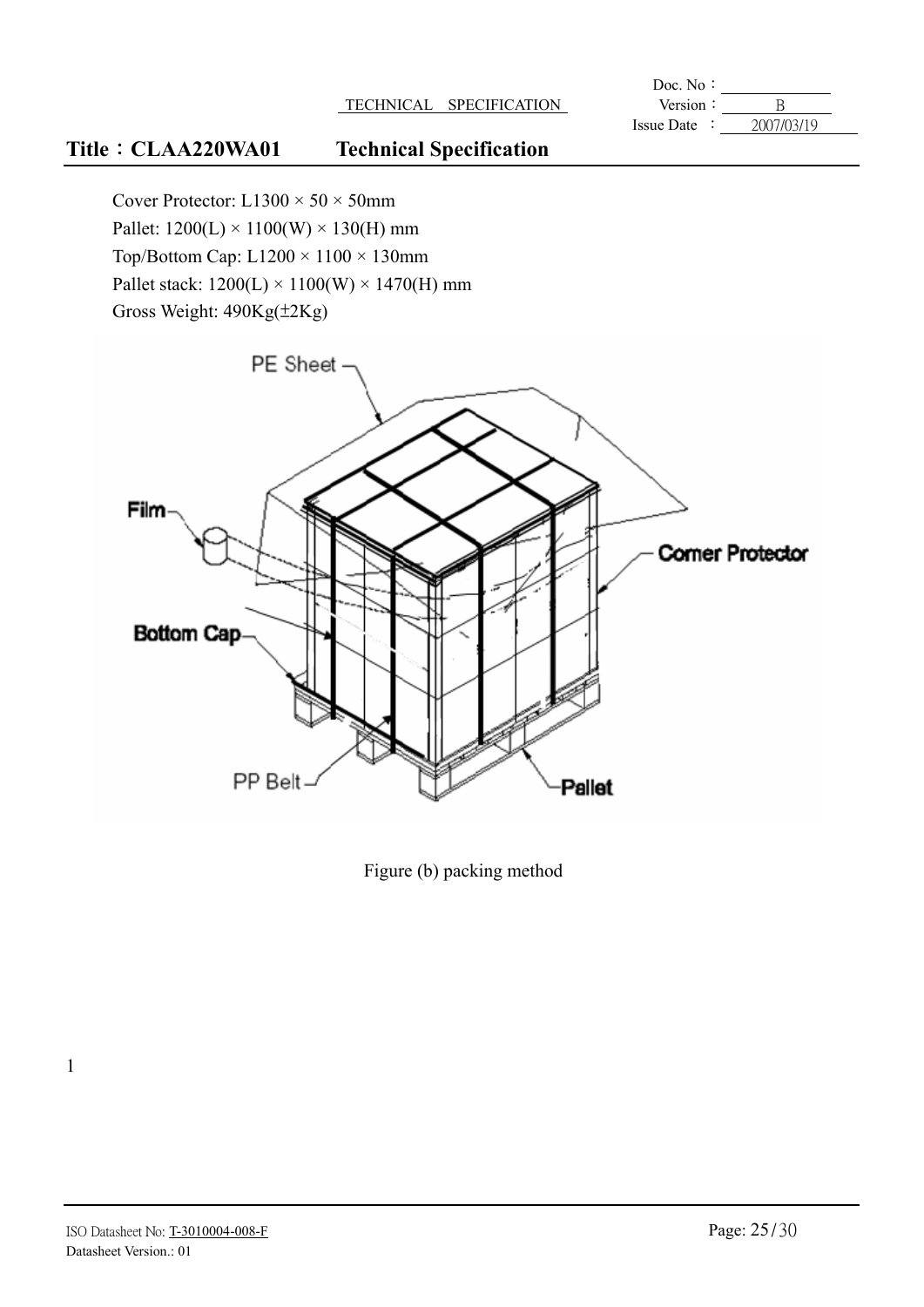**Doc.** No: Issue Date :  $2007/03/19$ 

#### Title: CLAA220WA01 Technical Specification

#### **11. HANDLING PRECAUTIONS FOR TFT-LCD MODULE**

Please pay attention to the followings in handling- TFT-LCD products;

#### **1. ASSEMBLY PRECAUTION**

- (1) Please use the mounting hole on the module side in installing and do not beading or wrenching LCD in assembling. And please do not drop, bend or twist LCD module in handling.
- (2) Please design display housing in accordance with the following guide lines.
	- (2.1) Housing case must be destined carefully so as not to put stresses on LCD all sides and not to wrench module. The stresses may cause non-uniformity even if there is no non-uniformity statically.
	- (2.2) Keep sufficient clearance between LCD module back surface and housing when the LCD module is mounted. Approximately 1.0 mm of the clearance in the design is recommended taking into account the tolerance of LCD module thickness and mounting structure height on the housing.
	- (2.3) When some parts, such as, FPC cable and ferrite plate, are installed underneath the LCD module, still sufficient clearance is required, such as 0.5mm. This clearance is, especially, to be reconsidered when the additional parts are implemented for EMI countermeasure.
	- (2.4) Design the inverter location and connector position carefully so as not to give stress to lamp cable, or not to interface the LCD module by the lamp cable.
	- (2.5) Keep sufficient clearance between LCD module and the others parts, such as inverter and speaker so as not to interface the LCD module. Approximately 1.0mm of the clearance in the design is recommended.
- (3) Please do not push or scratch LCD panel surface with any-thing hard. And do not soil LCD panel surface by touching with bare hands. (Polarizer film, surface of LCD panel is easy to be flawed.)
- (4) Please do not press any parts on the rear side such as source TCP, gate TCP, control circuit board and FPCs during handling LCD module. If pressing rear part is unavoidable, handle the LCD module with care not to damage them.
- (5) Please wipe out LCD panel surface with absorbent cotton or soft cloth in case of it being soiled.
- (6) Please wipe out drops of adhesives like saliva and water on LCD panel surface immediately. They might damage to cause panel surface variation and color change.
- (7) Please do not take a LCD module to pieces and reconstruct it. Resolving and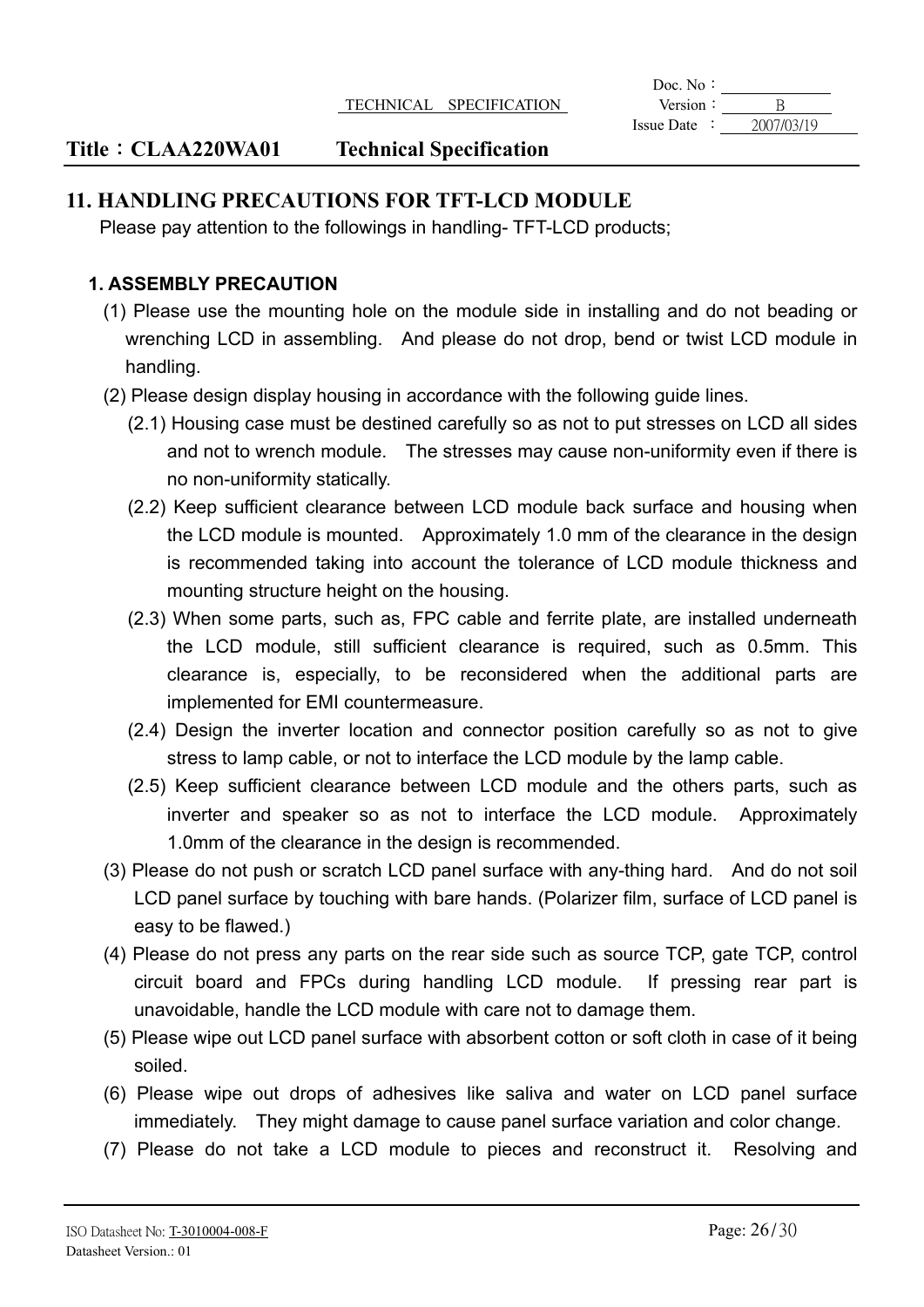#### TECHNICAL SPECIFICATION **Version**: B

**Doc.** No: Issue Date :  $2007/03/19$ 

#### Title: CLAA220WA01 Technical Specification

reconstructing modules may cause them not to work well.

- (8) Please do not touch metal frames with bare hands and soiled gloves. A color change of the metal frames can happen during a long preservation of soiled LCD modules.
- (9) Please pay attention to handling lead wire of backlight so that it is not tugged in connecting wit inverter.

#### **2. OPERATING PRECAUTIONS**

- (1) Please be sure to turn off the power supply before connecting and disconnecting signal input cable.
- (2) Please do not change variable resistance settings in LCD module. They are adjusted to the most suitable value. If they are changed, it might happen LCD does not satisfy the characteristics specification.
- (3) Please consider that LCD backlight takes longer time to become stable of radiation characteristics in low temperature than in room temperature.
- (4) A condensation might happen on the surface and inside of LCD module in case of sudden charge of ambient temperature.
- (5) Please pay attention to displaying the same pattern for very long time. Image might stick on LCD. If then, time going on can make LCD work well.
- (6) Please obey the same caution descriptions as ones that need to pay attention to ordinary electronic parts.

#### **3. PRECAUTFONSWITHELECTROSTATICS**

- (1) This LCD module use CMOS-IC on circuit board and TFT-LCD panel, and so it is easy to be affected by electrostatics. Please be careful with electrostatics by the way of your body connecting to the ground and so on.
- (2) Please remove protection film very slowly on the surface of LCD module to prevent from electrostatics occurrence.

#### **4. STORAGE PRECAUTIONS**

- (1) When you store LCDs for a long time, it is recommended to keep the temperature between  $0^{\circ}\text{C}$  ~40°C without the exposure of sunlight and to keep the humidity less than 90%RH.
- (2) Please do not leave the LCDs in the environment of high humidity and high temperature such as  $60^{\circ}$  90%RH.